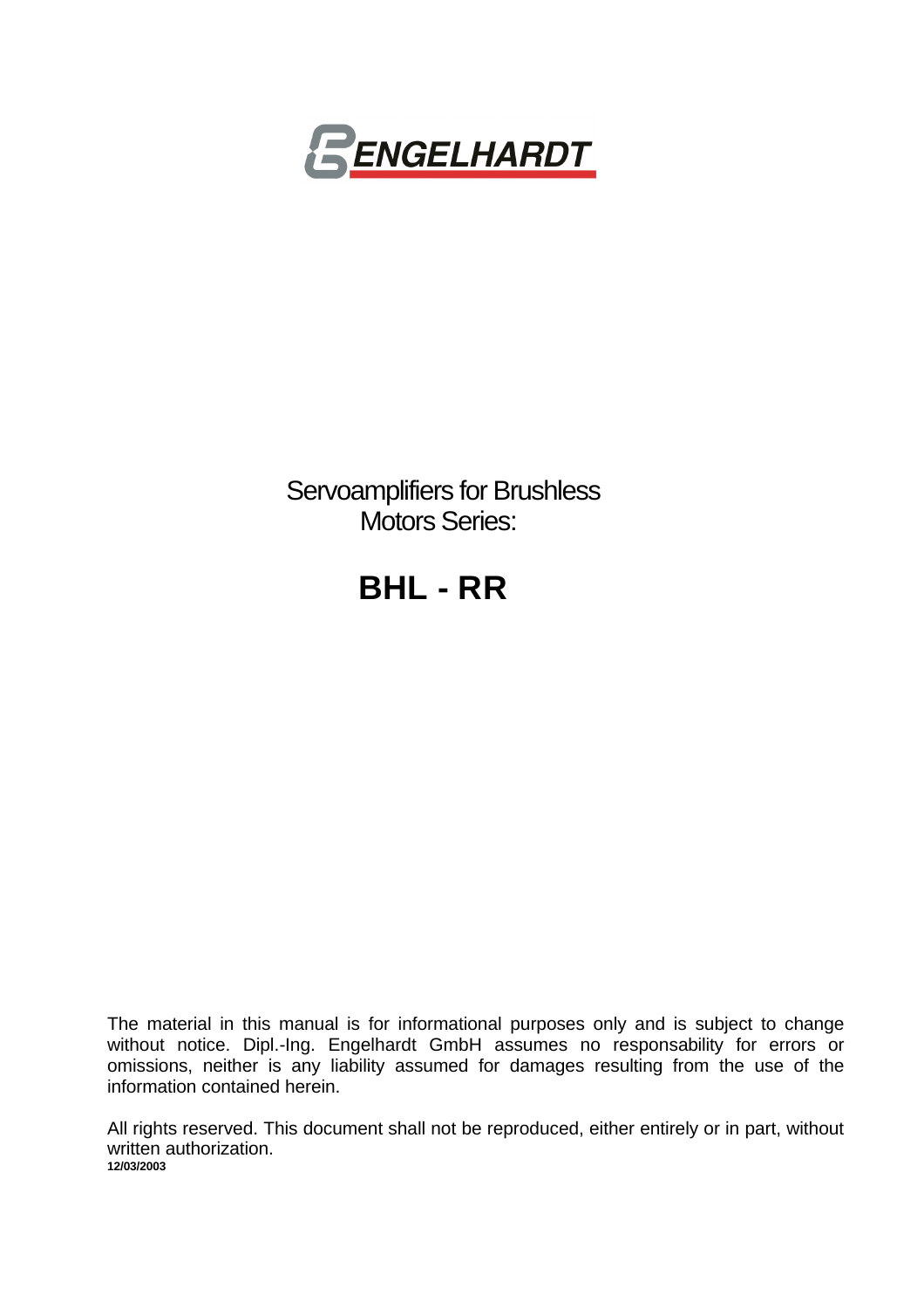

## Table of contents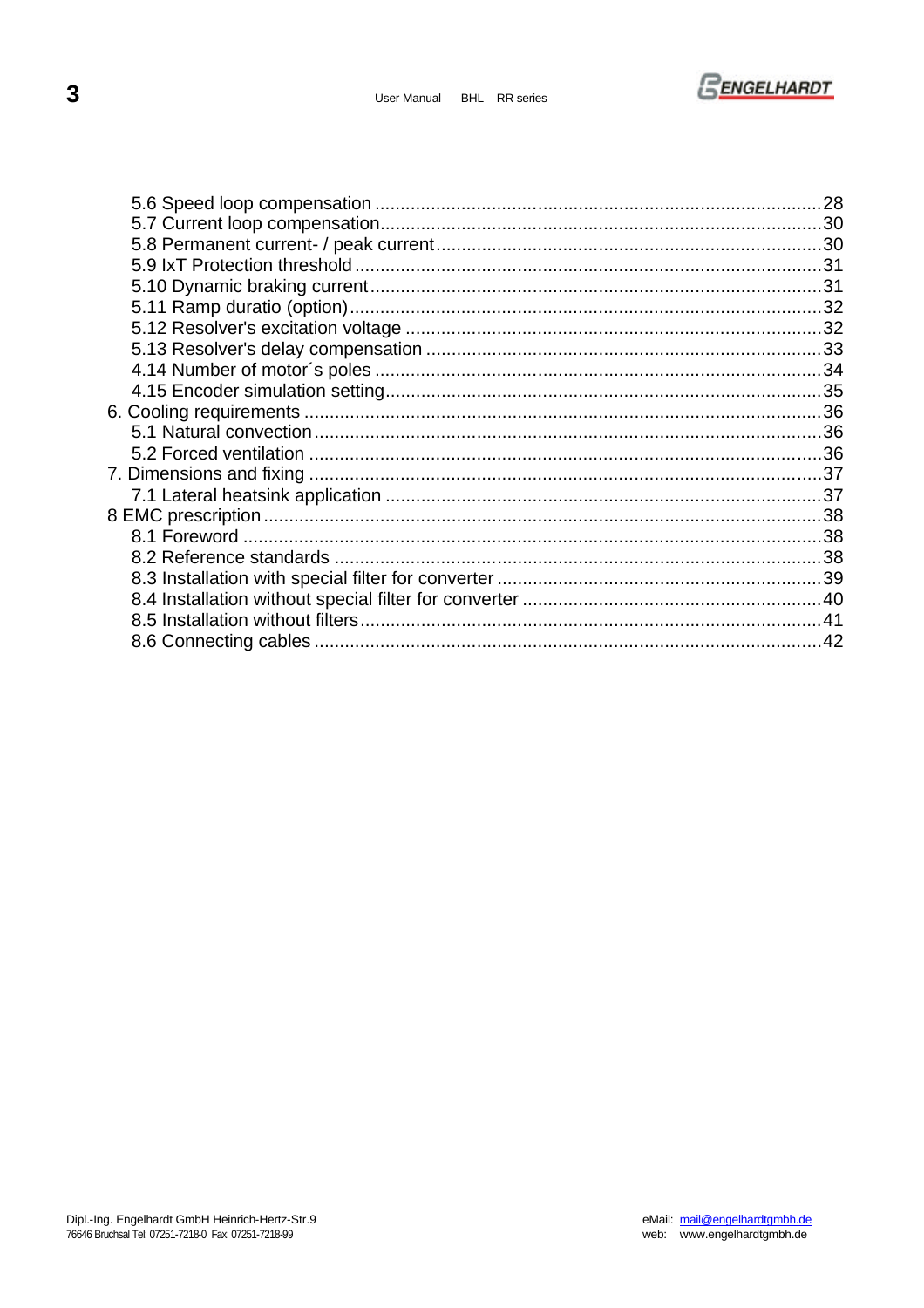

## **BHL Servoamplifiers- RR Series**

## **1.1 Description**

This servoamplifier is a PWM controlled converter with three-phase power stage configuration, suitable for driving brushless motors with resolver transducer.

The converter is built using IGBT transistors for the power stage, has an integrated switching power supply, integrated controller and protection circuits. The power ground and the signal ground are galvanically insulated.

## **1.2 Product Identification**

An identification label is applied on the side of the unit, with the relevant identification data. When contacting the customer service, please report the Model, Serial number and Part number, which are indicated on the label.

> Model: BHL'98 5/12/300 RR RENGELHARDT Serial nr: 02/44-01134 - 08  $\epsilon$ Part nr: 4BARR0D0A001TCFI

## **1.3 Model Specification**

Different models (4 sizes) are available: Specification depending on size are shown in the table below.

| <b>Ratings</b>                                               | <b>Dim</b> | 05/12 | 12/30 | 20/50 | 30/60 |
|--------------------------------------------------------------|------------|-------|-------|-------|-------|
| Peak current                                                 | A          | 12    | 30    | 50    | 60    |
| Rated current                                                | Α          | 5     | 12    | 20    | 30    |
| Power loss at rated curret (with<br>electromechanical brake) | W          | 70    | 122   | 152   | 240   |
| Quiescent power loss (disabled)                              | W          | 22    | 22    | 22    | 22    |
| Quiescent power loss (with<br>electromechanica brake)        | W          | 40    | 40    | 40    | 40    |
| Efficiency at rated current                                  | %          | 90    | 96    | 97    | 97    |
| PWM switching frequency                                      | kHz        | 18    | 18    | 12    | 6     |

| <b>Mechanical specification</b> | Dim | 05/12      | 12/30       | 20/50      | 30/60 |
|---------------------------------|-----|------------|-------------|------------|-------|
| Weight                          | Κq  | J.Z        | ົດ ຕ<br>J.Z |            | 3,6   |
| <b>Dimensions</b>               | mm  | 268x55x230 |             | 268x65x230 |       |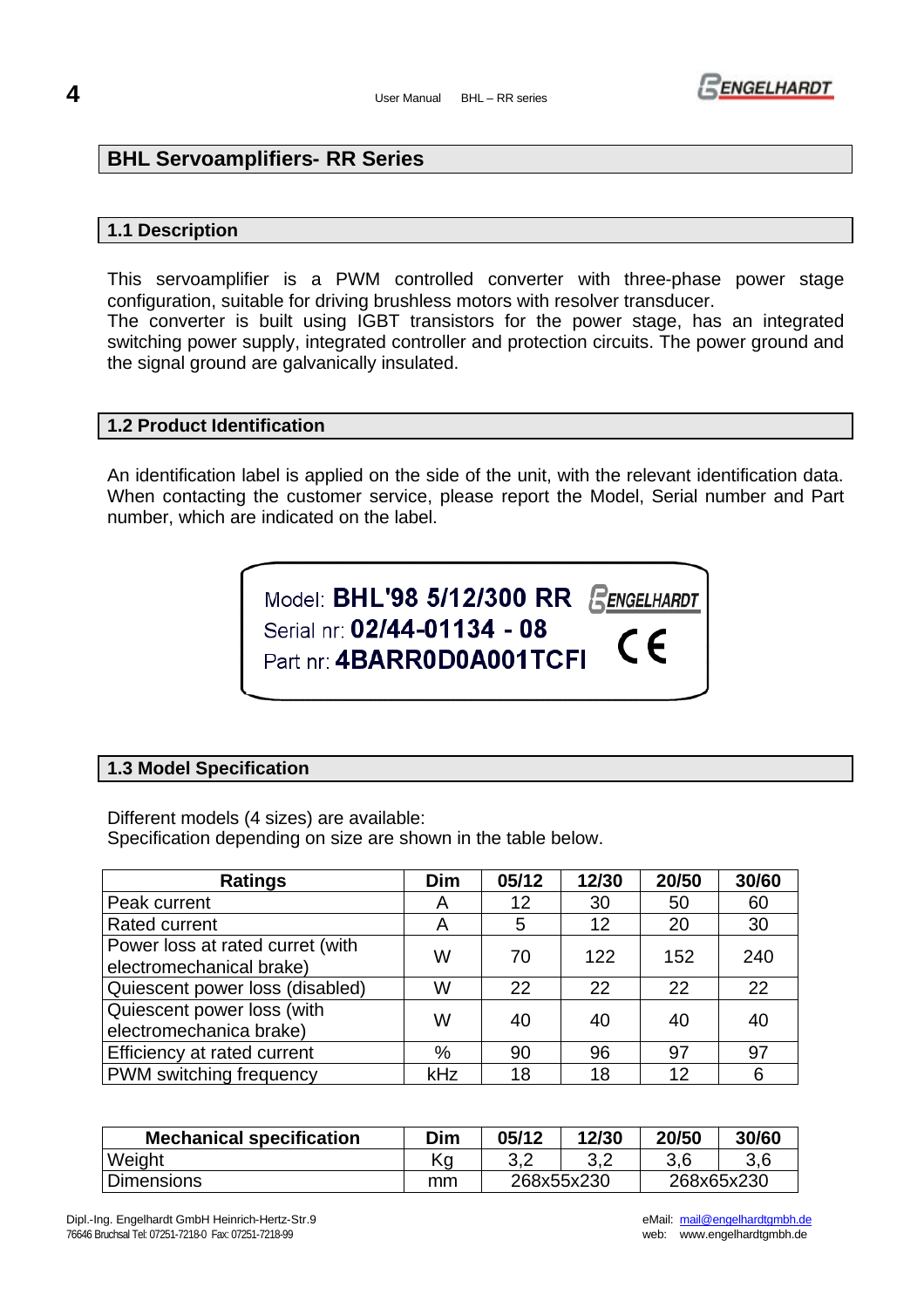

**1.4 Warning**

## **Warning**

The drive operates with high voltage, only qualified personnal should be allowed to operate on the drive. ATTENTION, DANGEROUS VOLTAGES MAY REMAIN ON DRIVE TERMINALS AND INSIDE THE DRIVE ENCLOSURE UP TO 5 MINUTES AFTER THE POWER HAS BEEN SWITCHED OFF.

## **1.5 Principle function**

A on the resolver installed rotor notifies the angleposition of the rotor to the servoamplifier. A sequential commutation (blockcommutation) allows the activation of the AC servoamplifiers. Sequential to the rotorposition, the individual power-output stages of the engine phases are controled by the resolver.

The servo amplifier also converts the resolversignals in incremential rectangle sequences by using the encoder-emulation. This signals are corresponding to the conventionally encoders with differential driver and zero impulses.

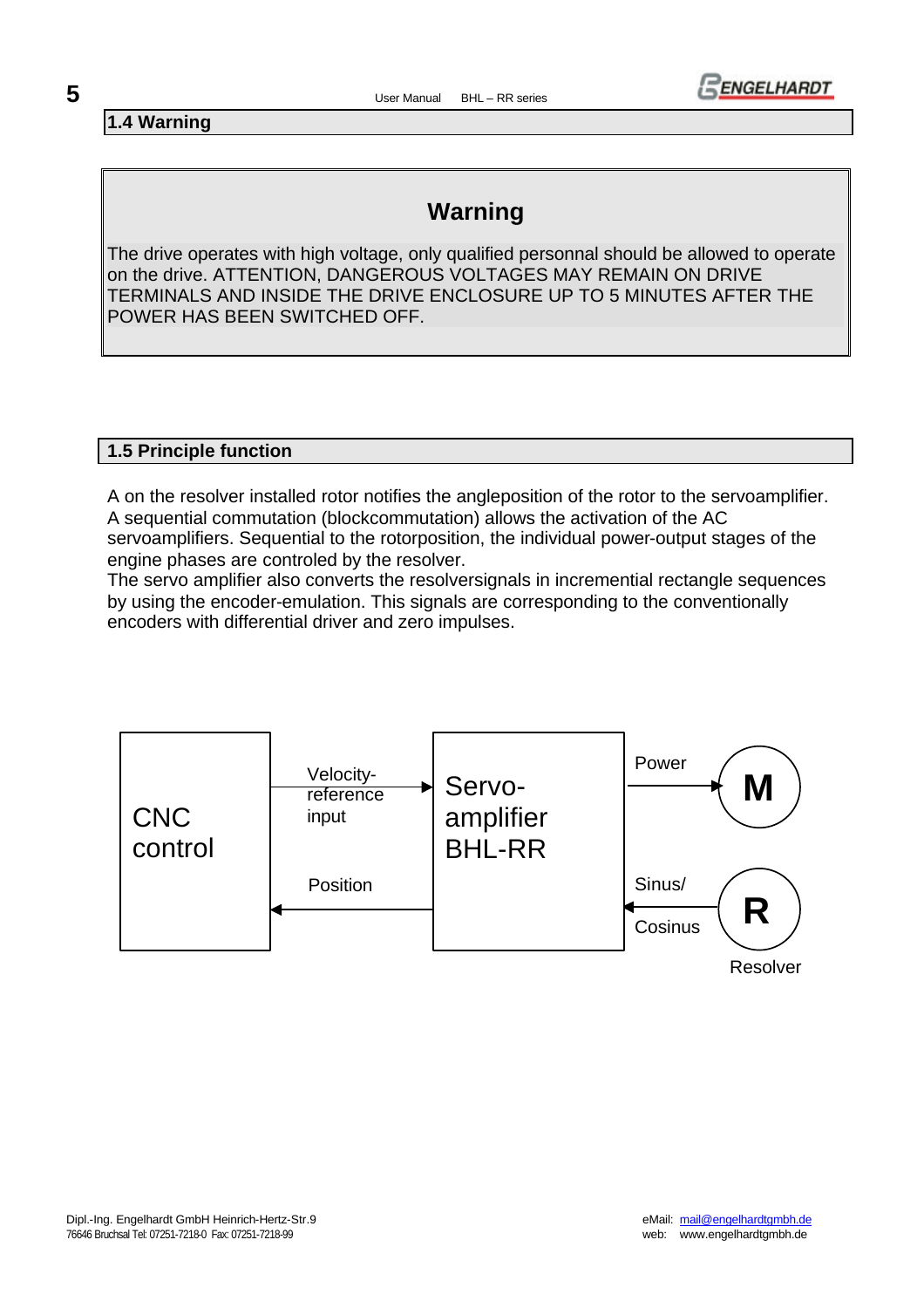

## **2. Technical Data**

The main technical characteristics of the servoamplifiers are the following:

## **2.1 Supplies**

- Three phase input 230 Vac  $+10\% \div -20\%$
- DC bus nominal voltage 320Vdc
- Auxiliary supply 110Vac, 30VA
- Internal switching power supply for the control circuitry
- Maximum output voltage to the motor: ≡95% of the DC bus (320Vdc)
- Galvanic insulation between the control circuitry and the power stage

The auxiliary 110 Vac supply is needed when the status of the LED indicators should be maintained also after removing the main power supply (230Vac three phase). When using the auxiliary 110 Vac supply, the input voltage on the main supply range can be reduced up to 35 Vac three phase minimum, by eliminating the undervoltage protection via a dedicated jumper on the base board. (see Jumpers)

#### **2.2 Output current**

Depends on the model:

- Continuous current : 5 / 12 / 20 / 30 A rms
- Maximum current : 12 / 30 / 50 / 60 A peak

The peak current can be sourced for no more than 10 seconds, with the motor rotating, or no more than 0.7 seconds at stall. After this time the Ixt protection trips, and the output currrent is automatically limited to the continuous rated current.

## **2.3 Braking circuit**

- braking circuit short circuit protected.
- DC voltage threshold set at 380Vdc

Install the appropriate resistor according to the drive model, following the table below:

| Model              | Resistor $\Omega$ min. | Leistung W |
|--------------------|------------------------|------------|
| BHL - 05.12.300 RR | $33\Omega$             | 100 W      |
| BHL - 12.30.300 RR | 15 $\Omega$            | 240 W      |
| BHL - 20.50.300 RR | 10Ω                    | 420 W      |
| BHL - 30.60.300 RR | 10Ω                    | 420 W      |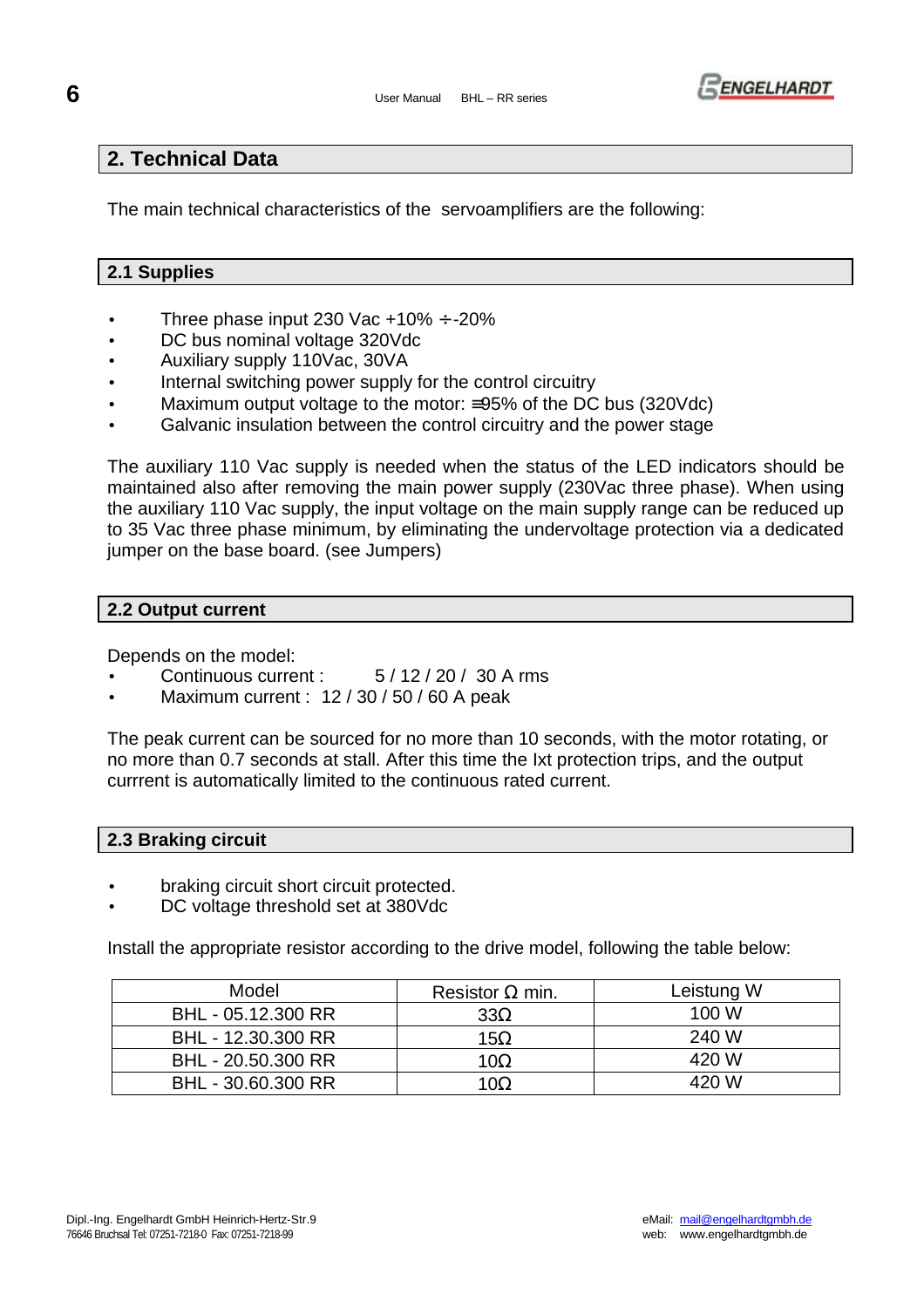## **7** User Manual BHL – RR series



## **2.4 Dynamic braking**

The drive is capable of braking the motor shorting its windings, and controlling the motor current at a presettable level.

This feature is automatic in case of a fault or drive disable.

This feature can be disabled by connecting to +24V the input 24VSBLO (pin 11 of connector JP2). If an electromagnetic brake is connected to the drive, the brake is also energized (released).

## **2.5 Electromagnetic brake**

- the brake can be connected on front panel terminals
- internal power supply for the brake 24Vdc, 0.8A max.
- brake release/lock is automatically operated by the drive
- connections for an optional emergency switch (potential free contact) in series with the brake are available

## **2.6 Resolver**

- reference frequency 12kHz
- reference voltage selectable up to  $7.1 \text{ V}$  rms (100 mA max)
- input voltage for sin and cos signals:  $2V$ rms  $\pm$  10%
- trimmer for phase shift compensation between reference output and sin/cos inputs

## **2.7 Function mode**

- current regulated
- revolutions regulated
- mode can be set by a jumper
- ramp function with preselectable positiv and negative flank upward gradient

## **2.8 Input / Output signals**

- digital input for power enable(ENABLE) 15÷24V 20mA
	- digital input for reference input enable (ARMO) 15÷24V 20mA
- fault output (potential free contact)
- power supply output  $±15V$  50mA
- analog reference input  $±10V$  (differential) 1kΩ impedance
- digital output for encoder emulation : A, B, Z ( RS422 5V differential ) with selectable resolution
- analog input (  $0+10V$ , unipolar, 1kΩ impedance ) for setting the limit of the output current from 0% ( 0V ) to 100% ( 10V ) of the rated current of the drive. Optional circuit (ILIMIT).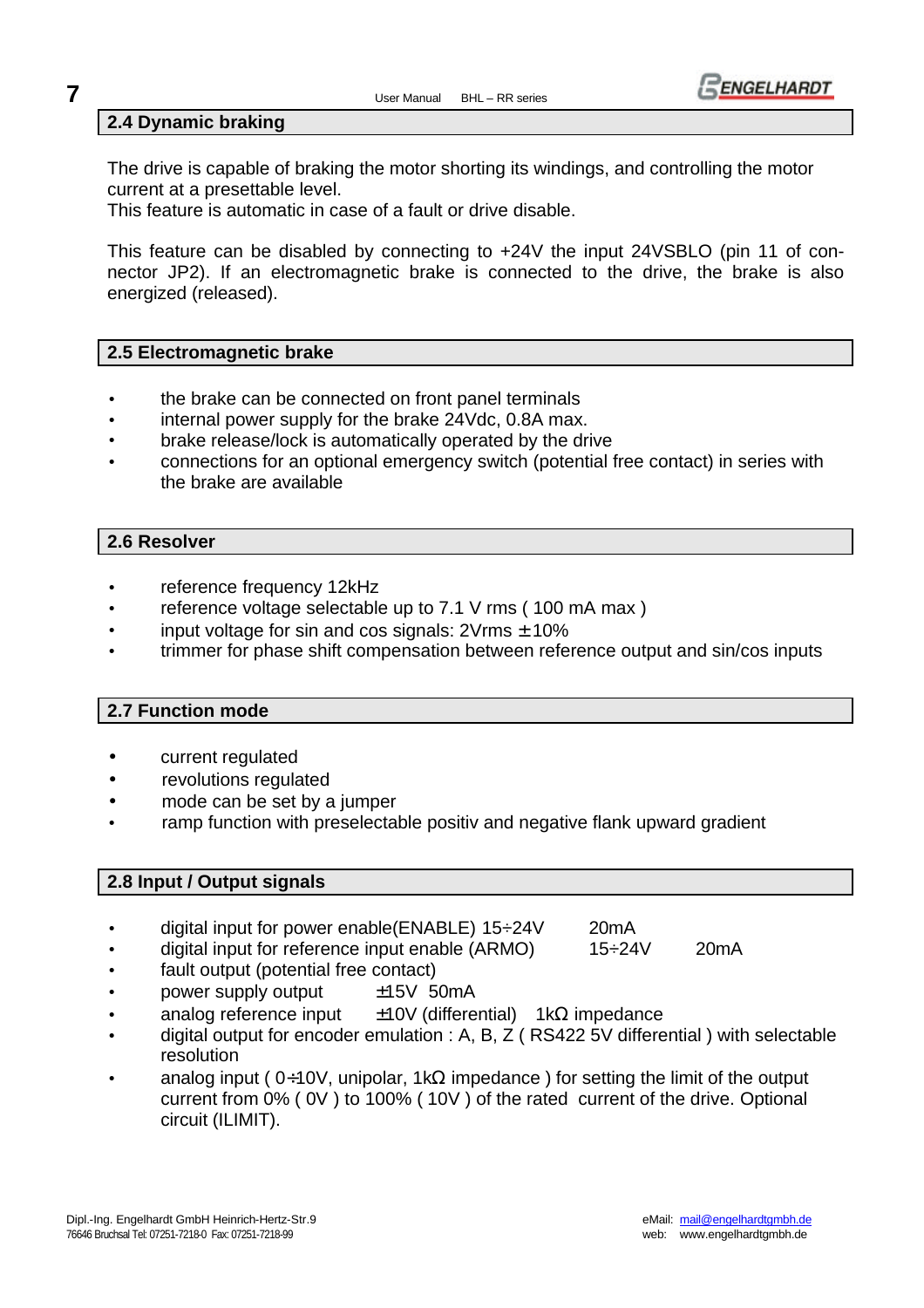

## **2.9 Protections**

- under/overvoltage on DC bus
- short circuit between motor terminals and/or ground
- overcurrent
- resolver connection fault (wire broken)
- short circuit on output power supply +24V for the brake.
- drive overtemperature
- motor overtemperature

In case of intervention of any of the above protection, the FAULT contact is opened. The protections are cleared by cycling the ENABLE input off and on again.

Ixt protection circuit

The peak current can be sourced for no more than 10 second rotating and 0.7s at stall. After this time the Ixt protection trips, and the output currrent is automatically limited to the rated current. The protection do not cause the opening of the FAULT contact. Ixt protection is automatically reset after 10 seconds, provided that the rated continuous currrent is set at least 10% less than the Ixt threshold. The led indicator stays latched on until the power is removed to the unit, to indicate the occurrence of the problem.

## **2.10 Customization**

On the front panel a plug in card allows setting of the following customization parameters:

- continuous current
- maximum current
- P.I regulation of the speed loop
- P.I regulation of the current loop
- dynamic braking current

On the plug in customization board there are solder jumper to set different modes of operation:

- resolver converter resolution 12/14/16 bit
- number of motor poles 2/4/6/8/12

- inversion of the input reference
- inversion of the speed feedback

## **2.11 Connectors and LED**

All used connectors can be found on the frontpanel in the form of screwclamps or connecting plugs. Either LED can be seen on the Frontpanel and the customer board will be plugged in there.

## **2.12 Housing**

The drive is put in a solid metalbox (safety class system IP20) with the possibility of fixation in vertiacl position by two srews on the carrierboard.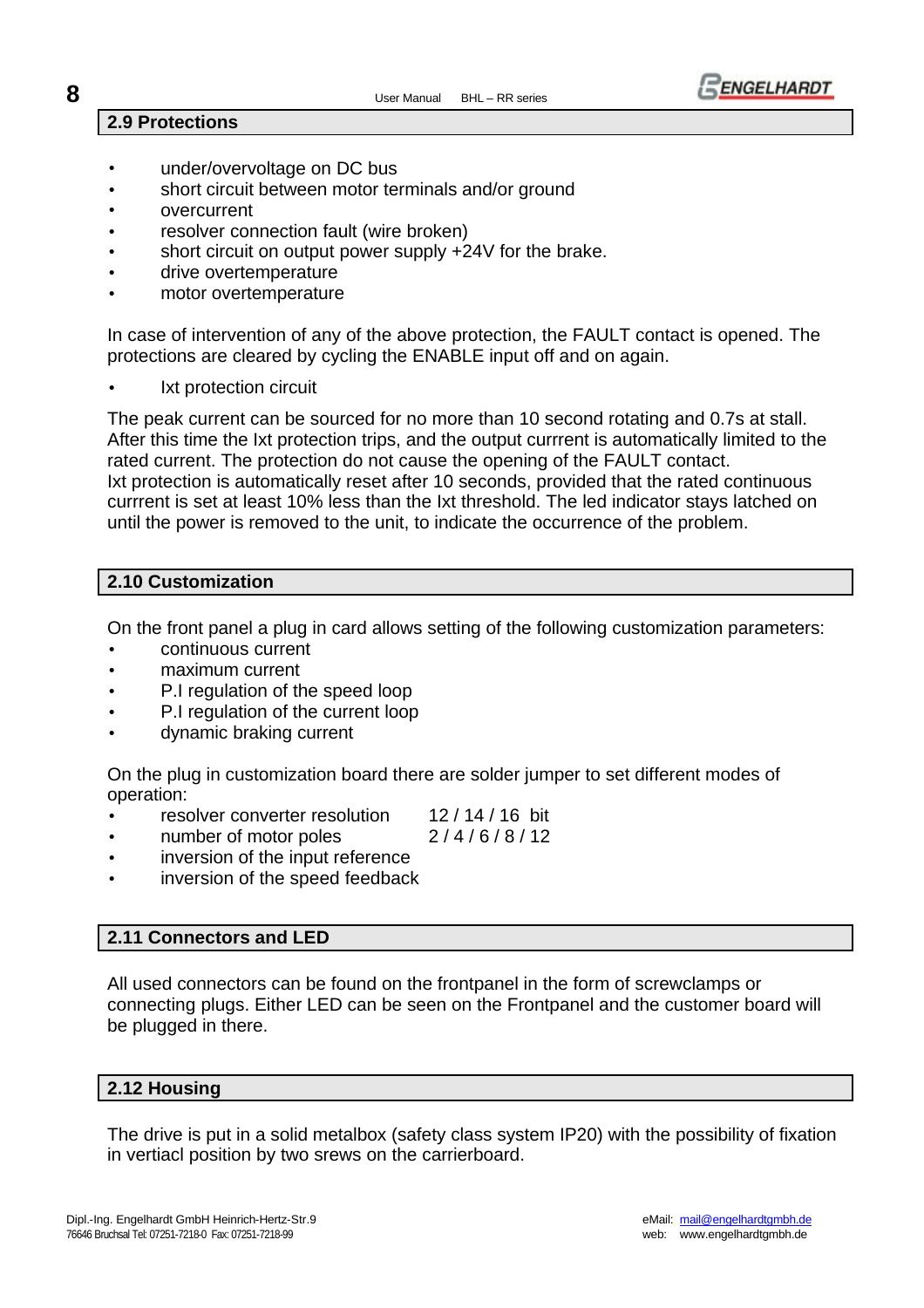

#### **2.13 Operating temperature**

- Operating temperature:  $10^{\circ}C \div 40^{\circ}$ . Depending on model and on average output power, forced ventilation could be necessary, for operation in the full temperature range (see Cooling requirements)
- Storage temperature: -10°C ÷ 70°C

## **2.14 Head sink**

there are two ways of head sink configuration:

- side head sink (standard): here the head sink is installed on the side of the amplifier
- back front head sink (optional) : an minimal back front head sink is installed on the amplifier

The back front head sink is ideal for mounting of several drives side by side on a common pan head sink, like in more axles systems. The sizing of this head sink depends of the necessary power.

## **2.15 Others**

- Current loop bandwidth: 3 kHz
- Speed loop bandwidth: 100 Hz
- Linearity better than: 0.6%
- Average efficiency: 98%.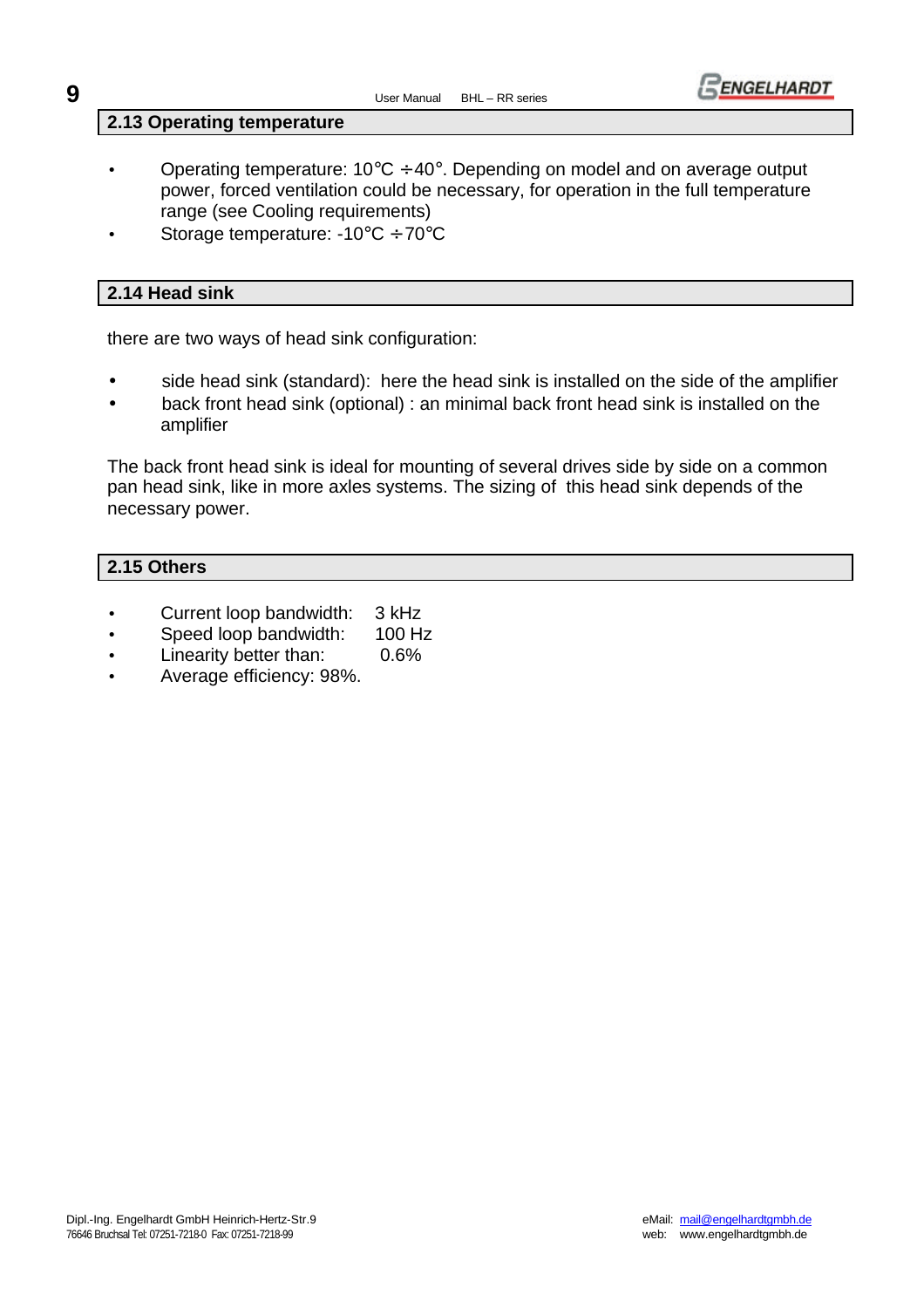

## **3 Printed circuit board layout´s**

## **3.1 Printed circuit board layout (new base board)**

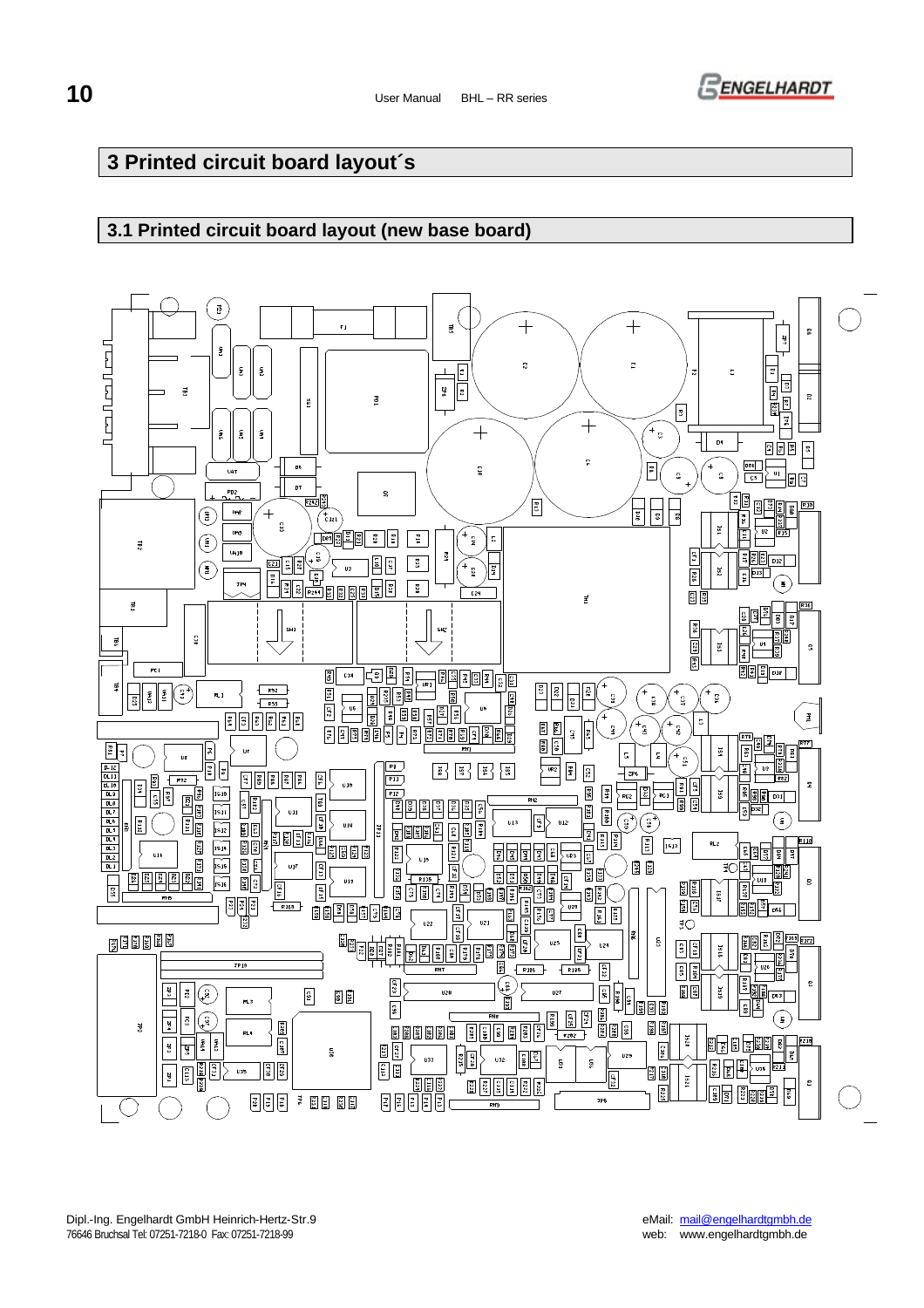

## **3.2 Printed circuit board layout (interface board)**

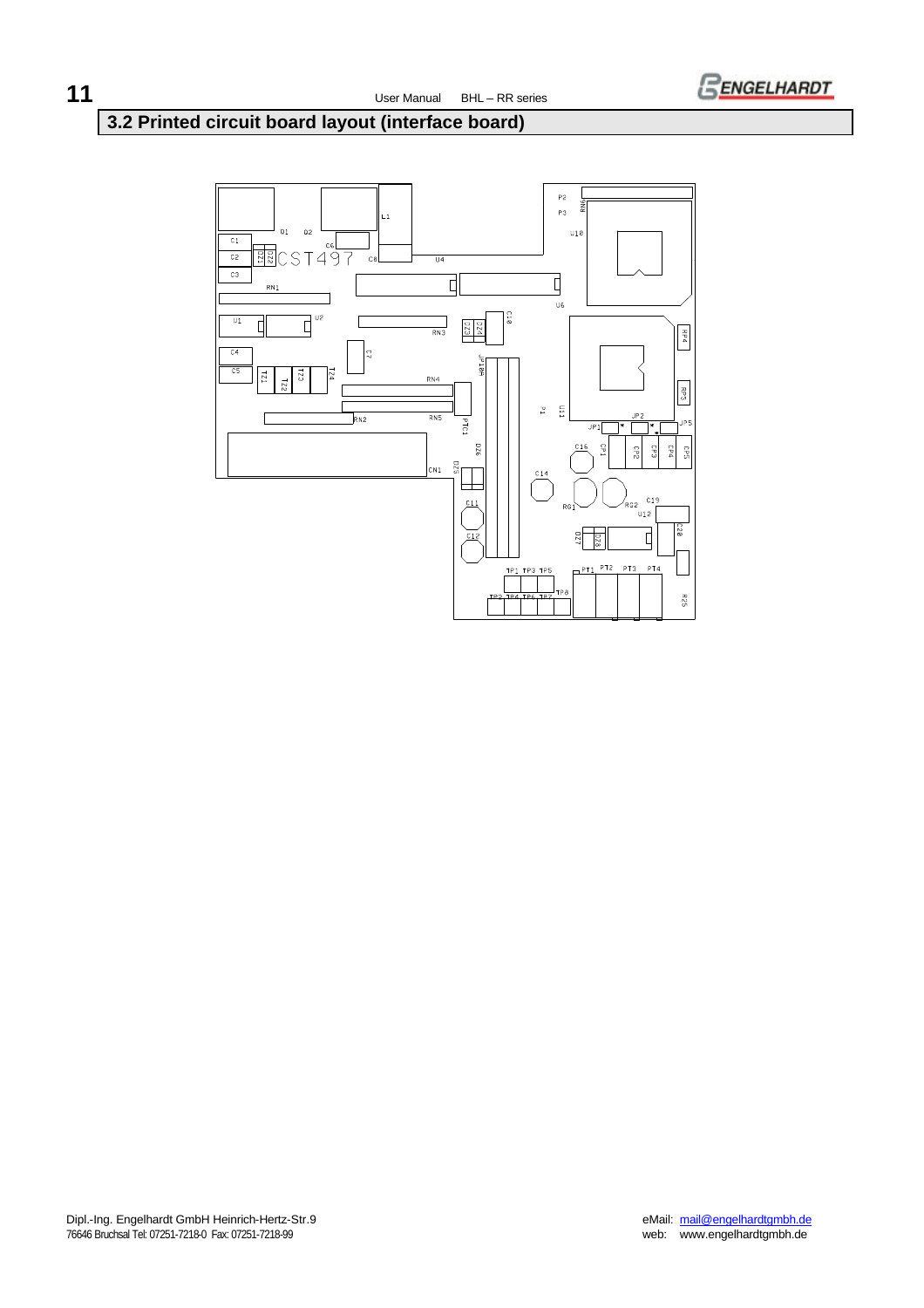

## **4 Connections**

## **4.1 Front Panel**

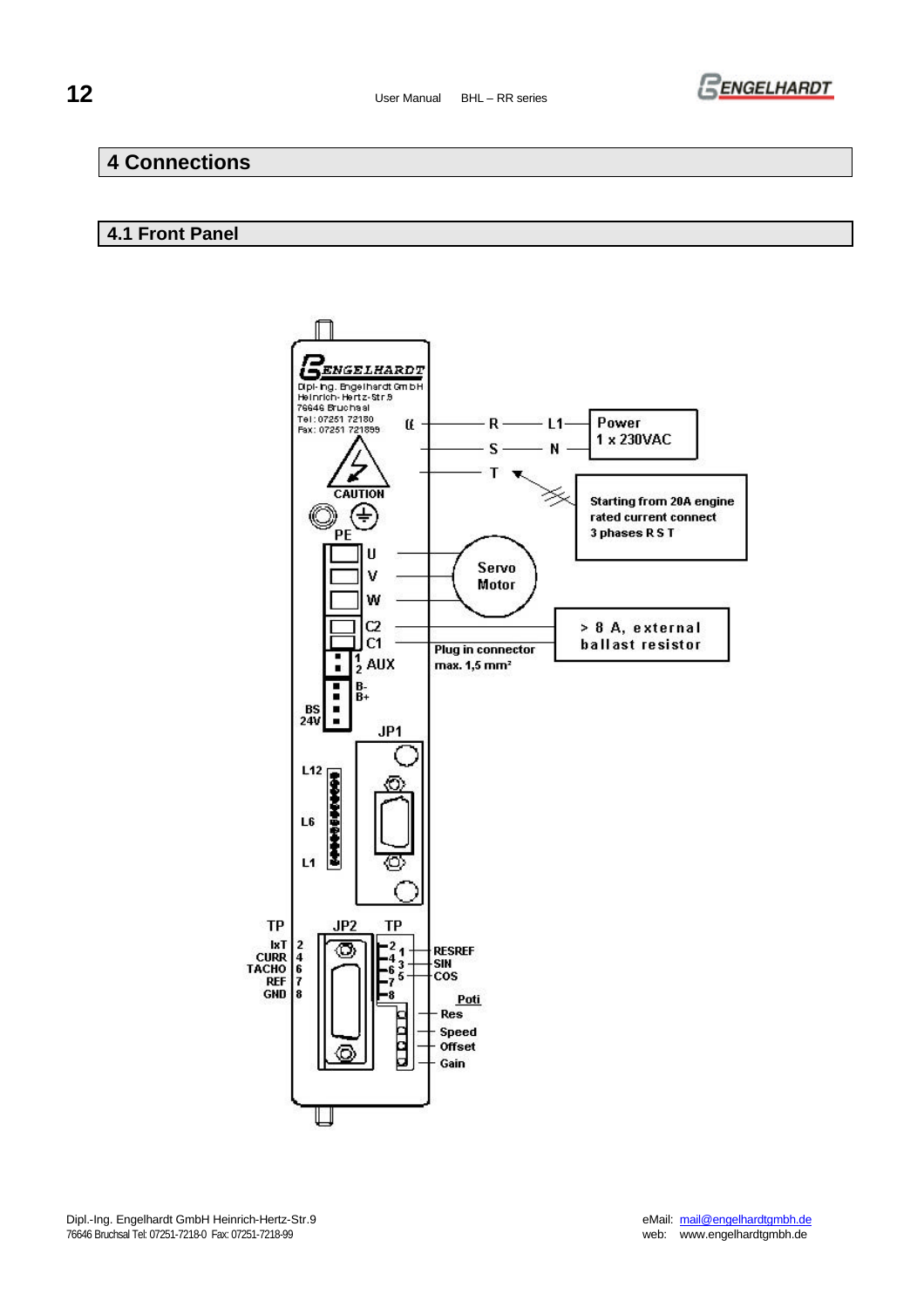

## **4.2 Wiring diagram CNC version C-88; P-88; M-88**

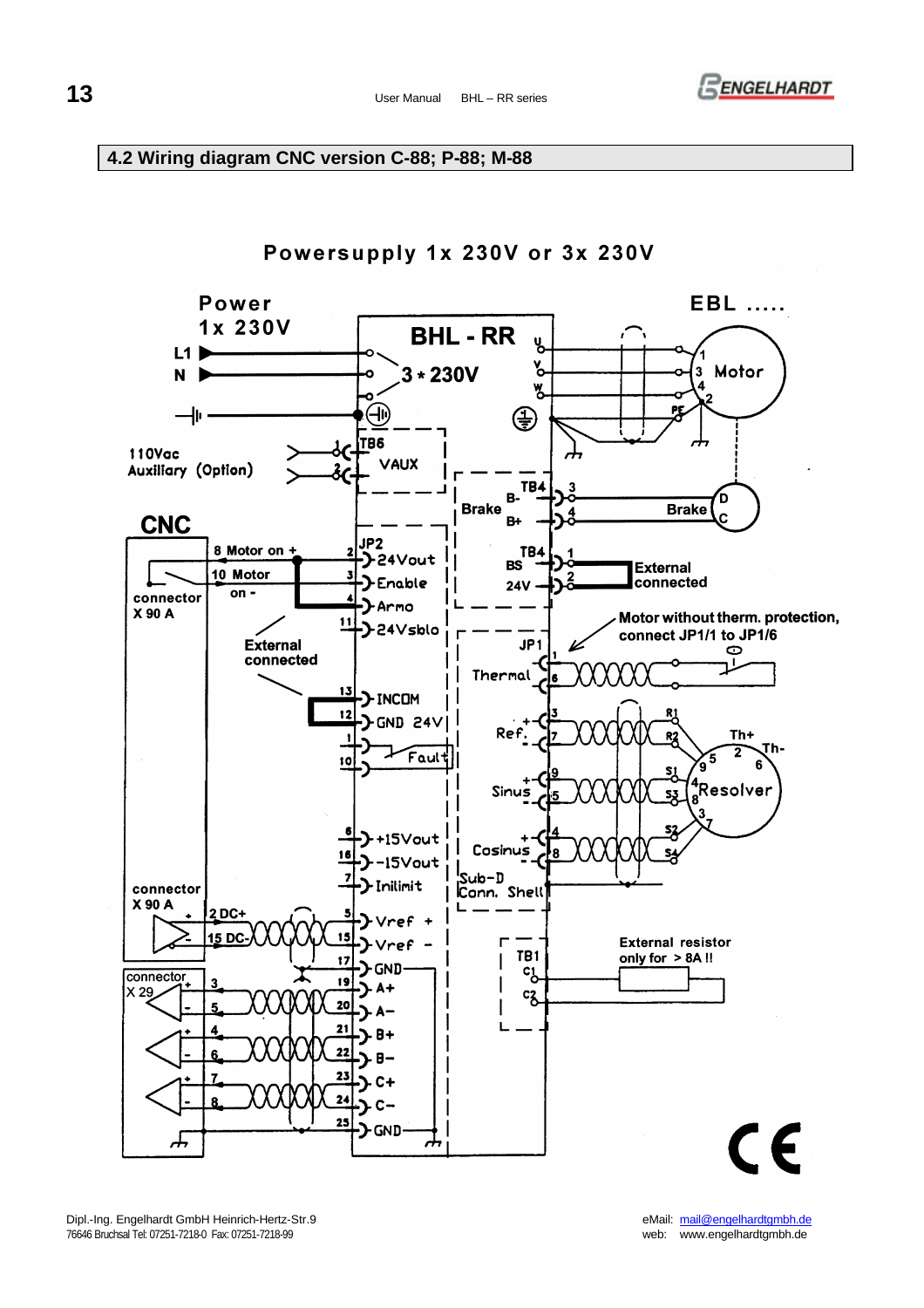

## **4.3 Wiring diagram CNC version D-22; F-22; S-44**

## Powersupply 1x 230V or 3x 230V

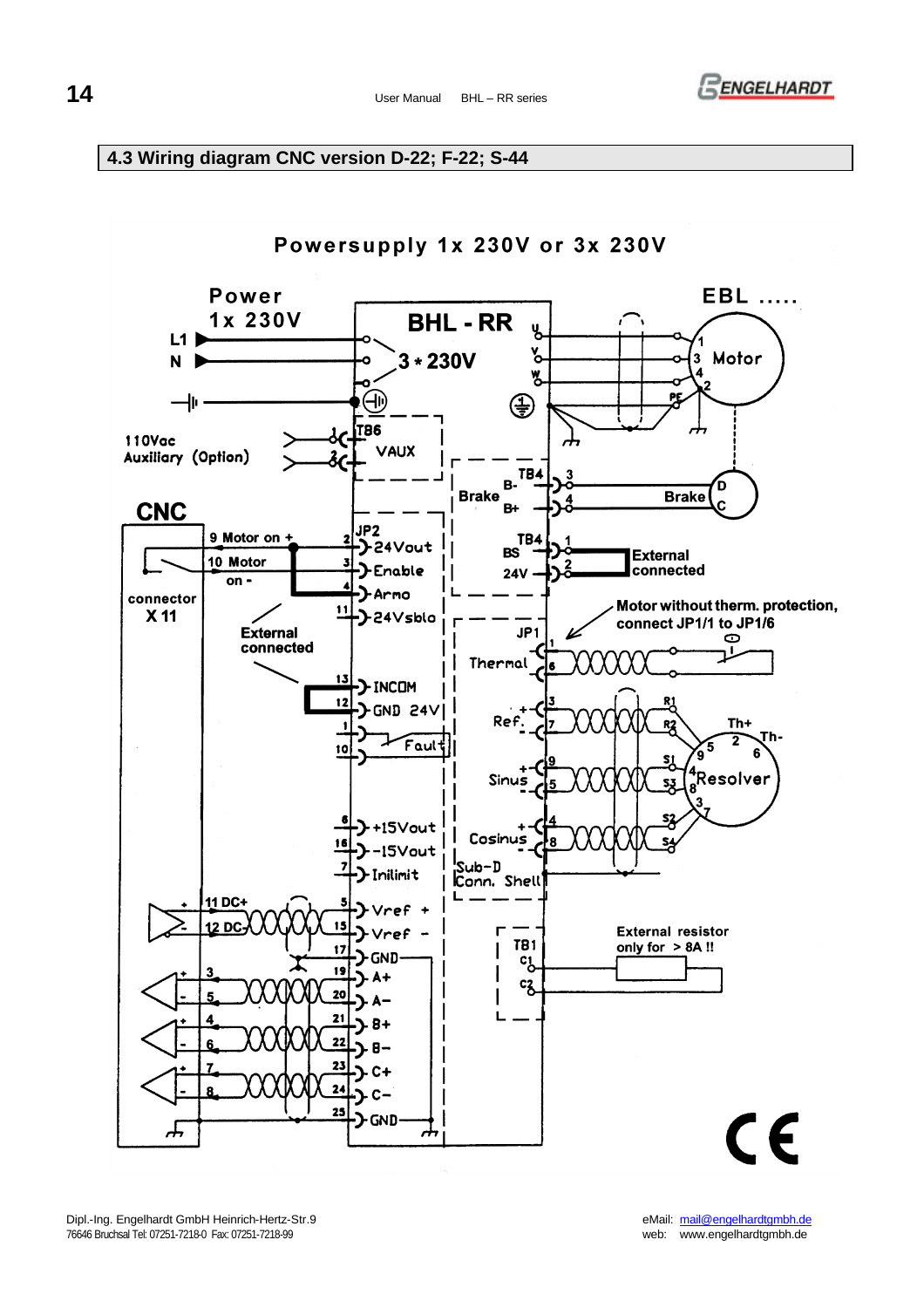## **15** User Manual BHL – RR series



## **4.4 Wiring diagram CNC version M-10**



Dipl.-Ing. Engelhardt GmbH Heinrich-Hertz-Str.9 eMail: mail@engelhardtgmbh.de<br>1999 - web: www.engelhardtgmbh.de = 1999 - 1999 - 1999 - 1999 - 1999 - 1999 - 1999 - 1999 - 1999 - 1999 - 199 76646 Bruchsal Tel: 07251-7218-0 Fax: 07251-7218-99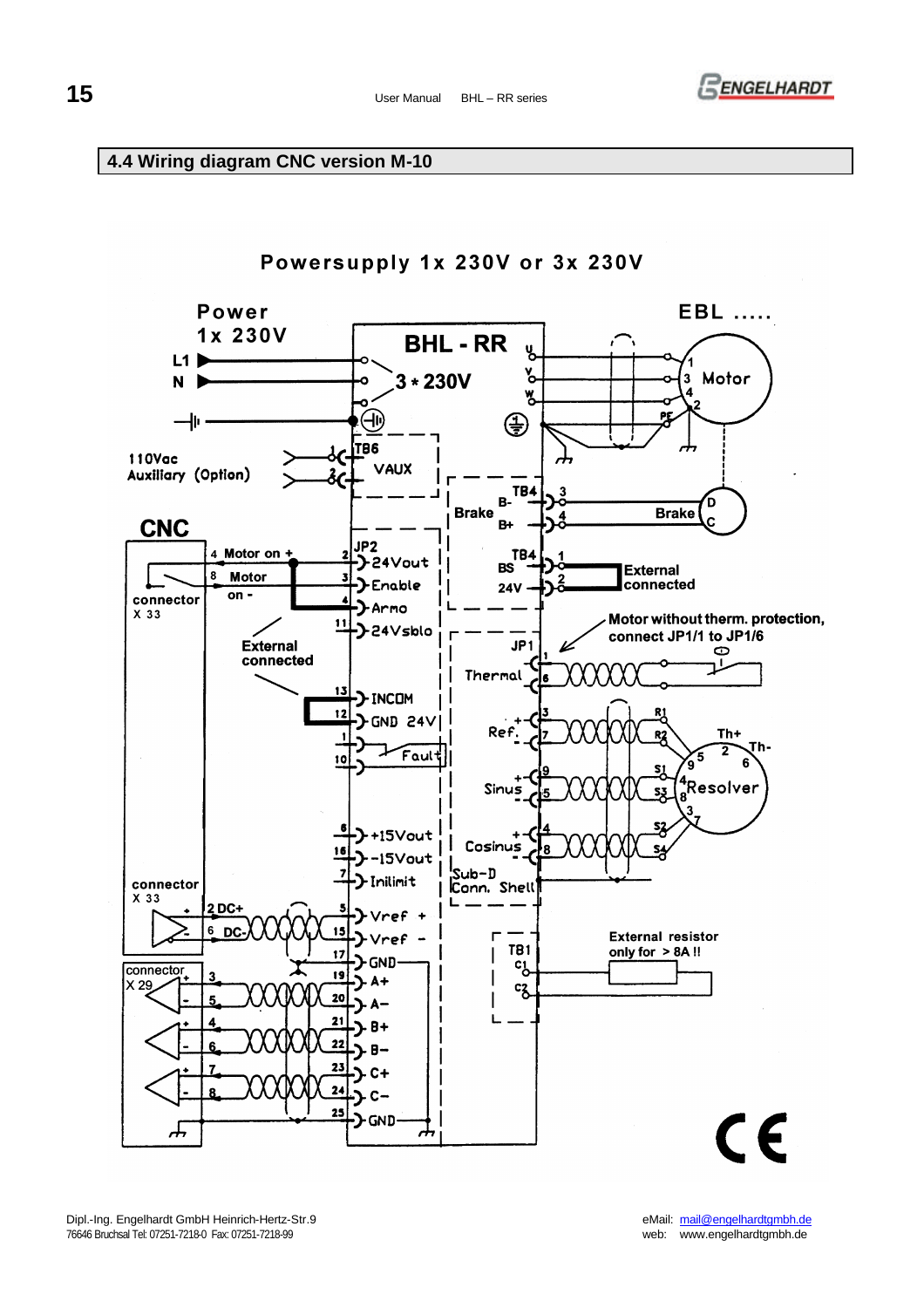

## **4.5 Main supply connections**

**TB3**



line connection - tri-phases 220V



screw connection (frame) 3.5 mm internal diameter ring or fork terminal 8.0 mm external diameter

When the line transformer or the autotransformer has a rated power higher than 6kVA, we recommend to limit the inrush current as depicted



Fig 1: Wiring for a line transformer or autotransformer with rated power > 6kVA

## **4.6 Motor connections**



**Note**: an optional noise suppressor ferrite clamp has been foreseen for motor cable

screw connection, max. 4mm<sup>2</sup> terminals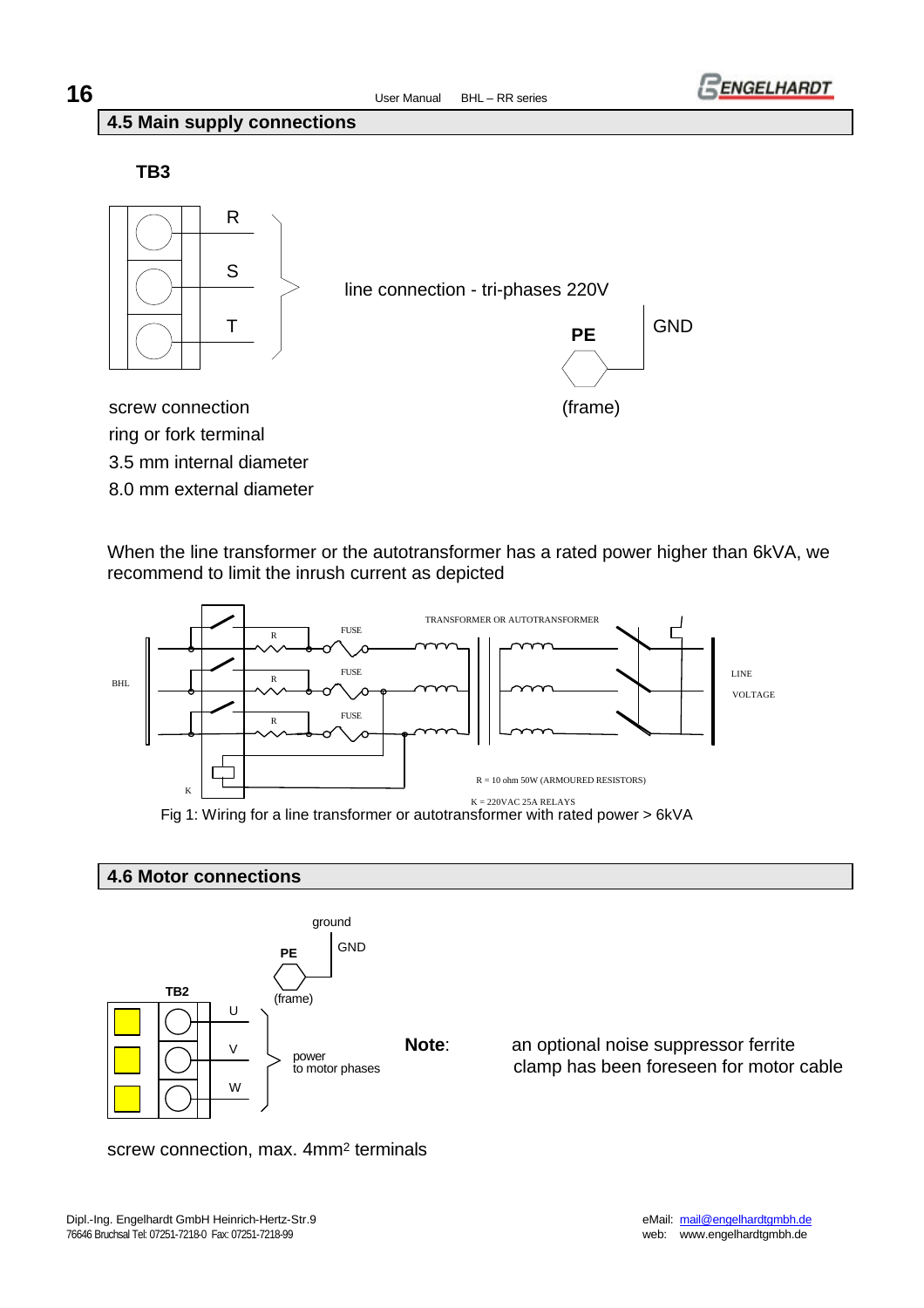

#### **4.7 Clamp resistor connections**



screw connection, max. 1.5mm<sup>2</sup> terminals

## **4.8 Brake and auxiliary Connections**

## **TB6**



## **TB4**

|        | brake -                                      |
|--------|----------------------------------------------|
|        | $brake +$                                    |
| 24BRIN | brake supply input (24Vdc, 2A)               |
| 24VOUT | internal brake supply input (24Vdc, 0.8Amax) |
|        |                                              |

screw connection, max. 1mm2 terminals

**Note**: The drive automatically cuts off power and releases the electromechanic brake when connection between pins 1 and 2 is open Connect a potential free contact emergency switch between pins 1 and 2, or jumper them.

Brake supply input: connect between TB4-2 (24Vdc, 2A) and TB4-4 (GND 24Vdc, 2A).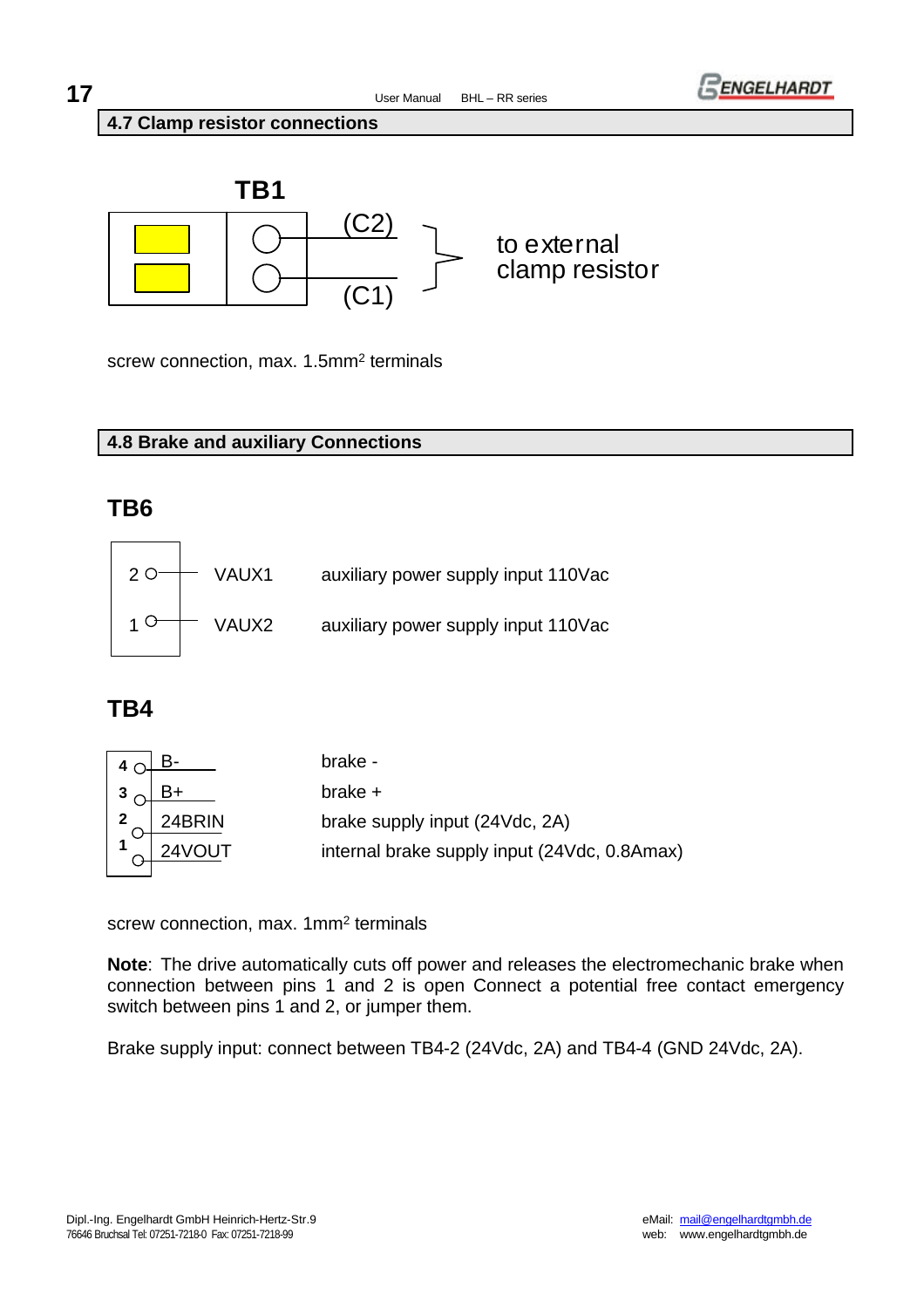

**4.9 Connections to the control unit**



|                    | JP2 - Signals towards the control unit |                                             |  |  |  |  |  |
|--------------------|----------------------------------------|---------------------------------------------|--|--|--|--|--|
| pin                | reference                              | description                                 |  |  |  |  |  |
| 1                  | FAULT <sub>2</sub>                     | error signal input (relay contact)          |  |  |  |  |  |
| $\overline{2}$     | +24VOUT                                | auxiliary voltage output (24Vdc 0.8A max.)  |  |  |  |  |  |
|                    | <b>ENABLE</b>                          | power enable input                          |  |  |  |  |  |
| 4                  | <b>ARMO</b>                            | reference input enable                      |  |  |  |  |  |
| 5                  | VREF+                                  | velocity (or current) reference input $(+)$ |  |  |  |  |  |
| 6                  | +15VOUT                                | auxiliary voltage output (50mA max.)        |  |  |  |  |  |
| $\overline{7}$     | <b>INILIMIT*</b>                       | current limit analog input (0÷10V)          |  |  |  |  |  |
| 8                  |                                        |                                             |  |  |  |  |  |
| 9                  |                                        |                                             |  |  |  |  |  |
| 10                 | FAULT1                                 | error output (relay contact)                |  |  |  |  |  |
| 11                 | 24VSBLO                                | manual brake unlock                         |  |  |  |  |  |
| 12                 | GND24V                                 | auxiliary voltage ground (24Vdc)            |  |  |  |  |  |
| 13<br><b>INCOM</b> |                                        | common ENABLE and ARMO signals              |  |  |  |  |  |
|                    |                                        | ground                                      |  |  |  |  |  |
| 14                 | <b>SHIELD</b>                          | cable shield                                |  |  |  |  |  |
| 15                 | <b>VREF-</b>                           | velocity (or current) reference input (-)   |  |  |  |  |  |
| 16                 | $-15$ VOUT                             | auxiliary voltage output (50mA max.)        |  |  |  |  |  |
| 17                 | <b>GND</b>                             | analog ground                               |  |  |  |  |  |
| 18                 |                                        |                                             |  |  |  |  |  |
| 19                 | ENCA+                                  | RS422 encoder signal                        |  |  |  |  |  |
| 20                 | <b>ENCA-</b>                           | RS422 encoder signal                        |  |  |  |  |  |
| 21                 | ENCB+                                  | RS422 encoder signal                        |  |  |  |  |  |
| 22                 | ENCB-                                  | RS422 encoder signal                        |  |  |  |  |  |
| 23                 | ENCZ+                                  | RS422 encoder signal                        |  |  |  |  |  |
| 24                 | ENCZ-                                  | RS422 encoder signal                        |  |  |  |  |  |
| 25                 | <b>GND</b>                             | analog ground                               |  |  |  |  |  |
| 26                 |                                        |                                             |  |  |  |  |  |

**Note**: signals marked with "**\***" are optional and supplied on Request.

High density 26 pin male sub-D connector

**Note**: connecting 24VSBLO to +24OUT, the elecromagnetic brake is unlocked and motor's dynamic braking is disabled.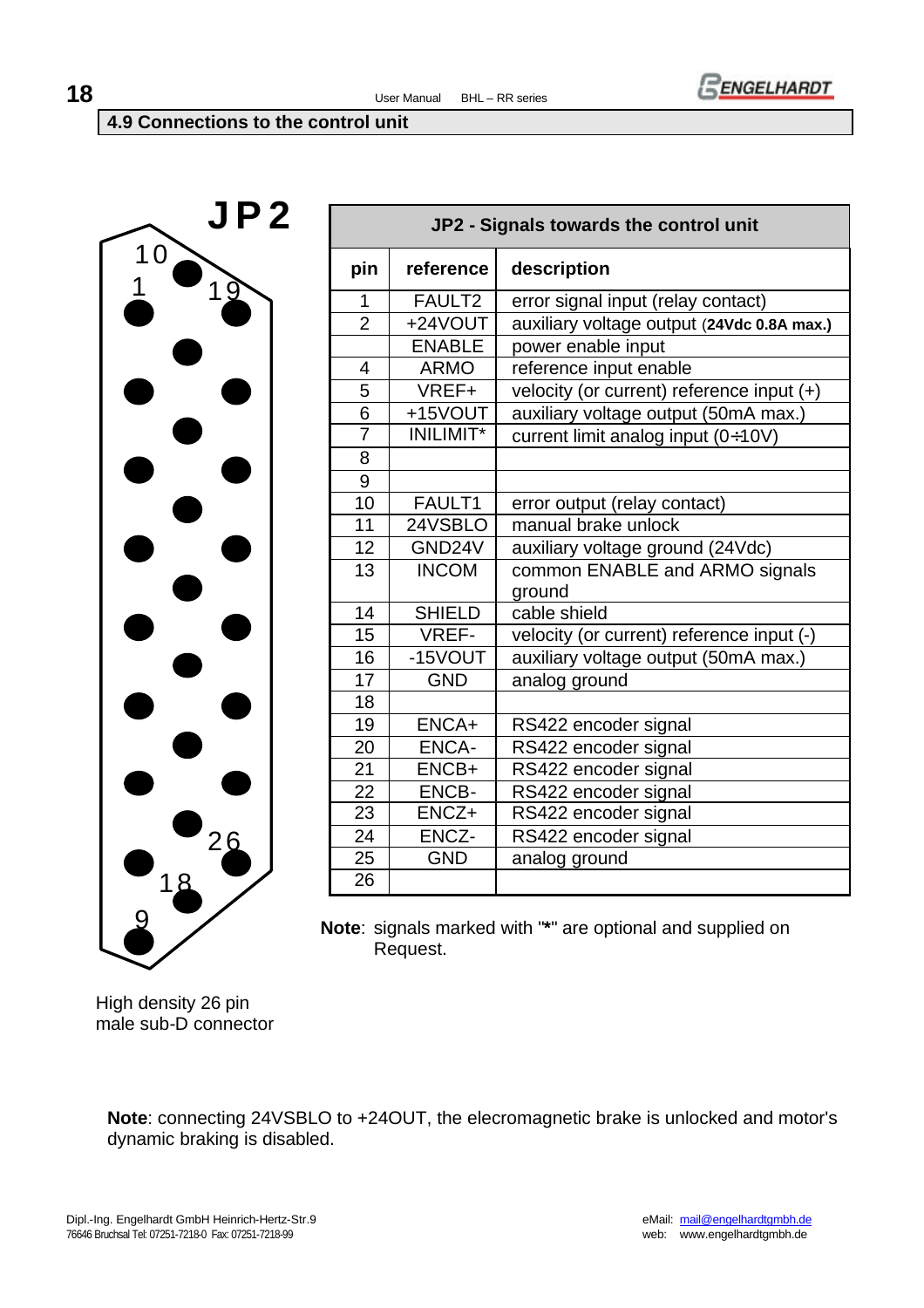

## **4.10 Connections to resolver**

|            | JP1 - Signale to Resolver                |                                            |     |                                          |  |  |
|------------|------------------------------------------|--------------------------------------------|-----|------------------------------------------|--|--|
|            | <b>Servoamplifier</b><br>$Type BHL - RR$ |                                            |     | <b>Servomotor</b><br><b>Resolver EBL</b> |  |  |
| <b>Pin</b> |                                          | Funktion                                   | Pin |                                          |  |  |
|            |                                          | Thermal - Motor thermal protection *       | 6   | Thermal -                                |  |  |
| 2          | $n.c.$ $n.c$                             |                                            |     |                                          |  |  |
| 3          |                                          | Reference + Positive resolver reference    | 5   | Reference +                              |  |  |
| 4          |                                          | Cosinus + Positive resolver cosinus signal | З   | Cosinus +                                |  |  |
| 5          |                                          | Sinus - Negative resolver sinus signal     | 8   | Sinus -                                  |  |  |
| 6          |                                          | Thermal + Motor thermal protection *       |     | Thermal +                                |  |  |
| 7          |                                          | Reference - Negative resolver reference    | 9   | Reference -                              |  |  |
| 8          |                                          | Cosinus - Negative resolver cosinus signal |     | Cosinus -                                |  |  |
| 9          |                                          | Sinus + Positive resolver sinus signal     | 4   | $Sinus +$                                |  |  |

**\*** Connect the thermostat potential free contact (n.c.), or PTC resistor between these pins



 Male 9 pin Sub-D connector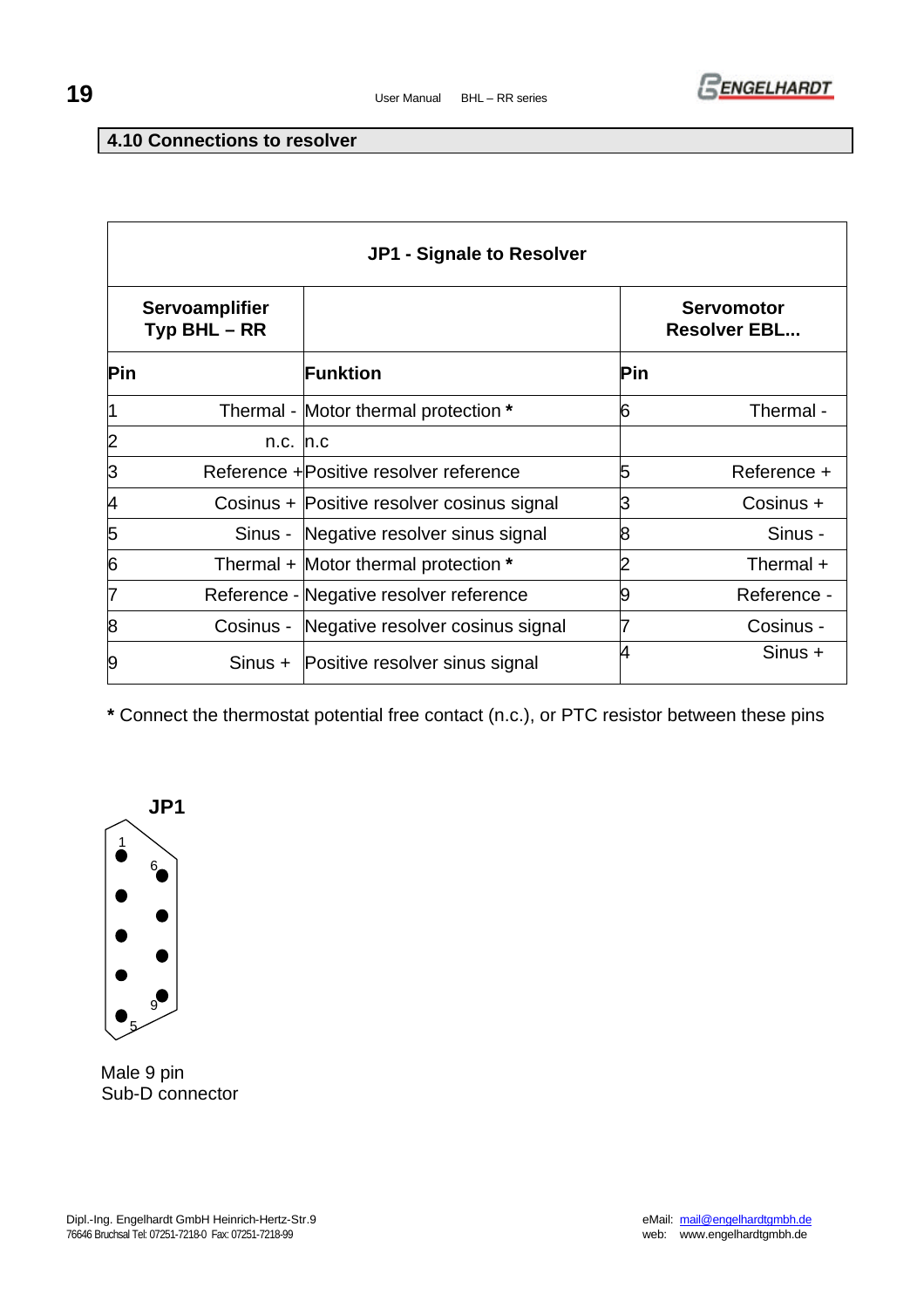

## **4.11 Leds description**

On the front of the drive two sets ( green and red ones ) of LEDs are mouted to display the status.

**The green LEDs** are normally on and their meaning is :

- $\bigotimes$ DL12 : 24Vdc supply to the brake
- $\bar{\otimes}$ DL11 : 230V tri-phase power on
	- DL10 : auxiliary voltage on
- $\overline{\bigotimes}$ DL9 : power enable digital input (ENABLE) on
	- DL8 : reference enable digital input (ARMO) on

**The red LEDs** are normally off and they display a faults when lit :

- $\bigotimes$ DL7 : overvoltage or wrong clamp resistor value
- $\otimes$ DL6 : overcurrent
- Q DL5 : resolver wrong connection
	- DL4 : Ixt fault

**Note**: Ixt fault automatically goes off after 10 s.; anyway the LED stays permanently on, to point out a protection intervention has occurred.

- DL3 : thermal protection of the drive
	- DL2 : thermal protection of the motor
	- DL1 : undervoltage on the 230V tri-phases power supply.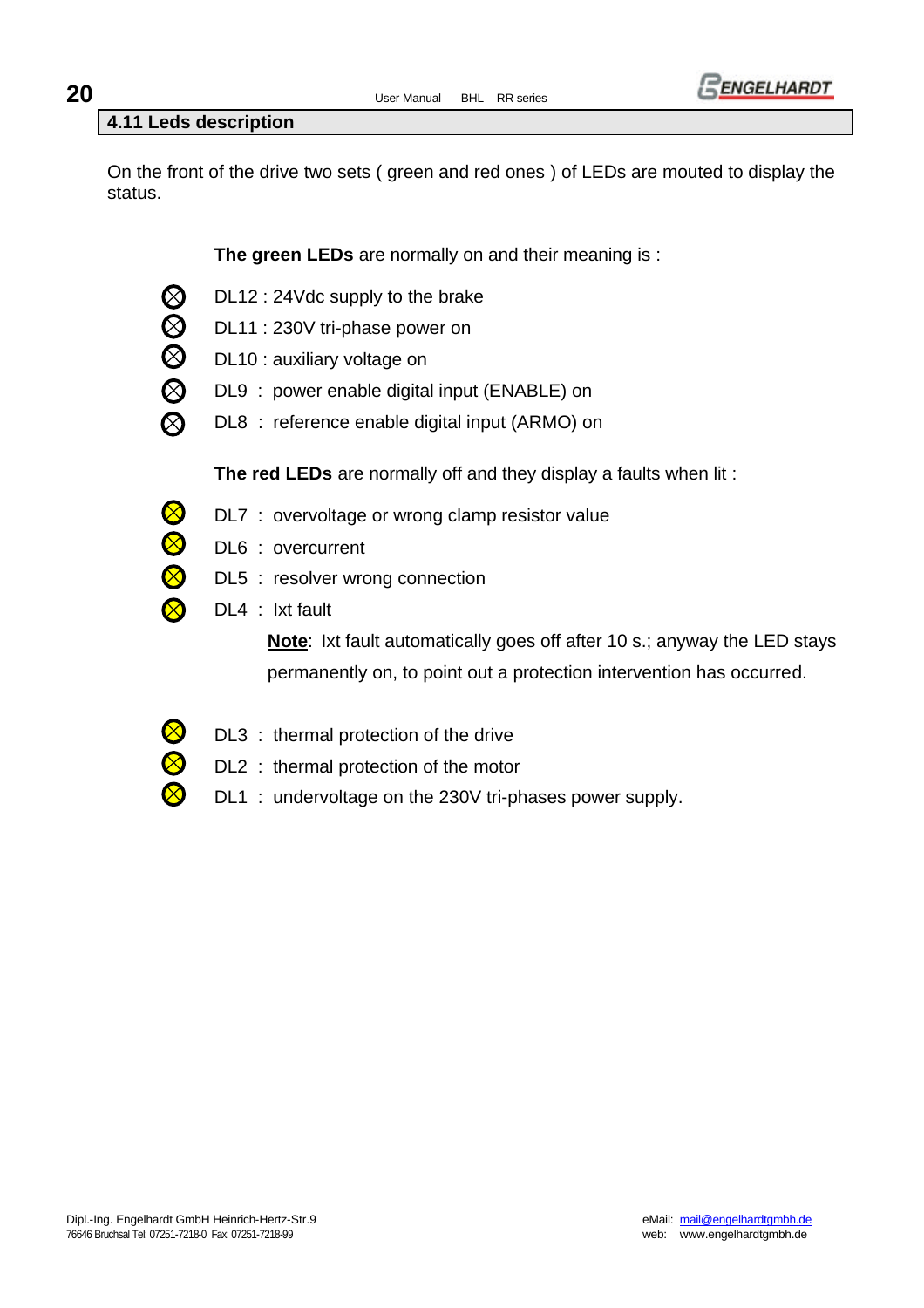

## **4.12 Trimmers description**

On the front of the drive four trimmers are accessible for the following tunings :

- PT1 : velocity loop gain adjust
- $PT2$ : velocity offset adjust ( $\pm$  80mV)
- PT3 : motor speed adjust  $(\pm 50\%)$
- PT4 : resolver's signals delay adjust



For the correct adjust of trimmers, please refer to chapter "Customizations"

## **4.13 Test points description**

On the front of the drive test points are accessible :

| TP <sub>2</sub> | $l$ xT<br>(average motor current)           |                 |                                              |
|-----------------|---------------------------------------------|-----------------|----------------------------------------------|
| TP4             | <b>CURR</b><br>(istantaneous motor current) | TP <sub>1</sub> | <b>RESREF</b><br>(resolver reference signal) |
| TP <sub>6</sub> | <b>TACHO</b><br>(speed)                     | TP3             | <b>SIN</b><br>resolver sinus input)          |
| TP7             | <b>REF</b><br>(reference voltage Vref)      | TP5             | <b>COS</b><br>(resolver cosinus input)       |
| TP8             | <b>GND</b><br>(analog ground)               |                 |                                              |

The voltage on TACHO test point depends on the maximum speed you set on customization board, according to the tables on page 27.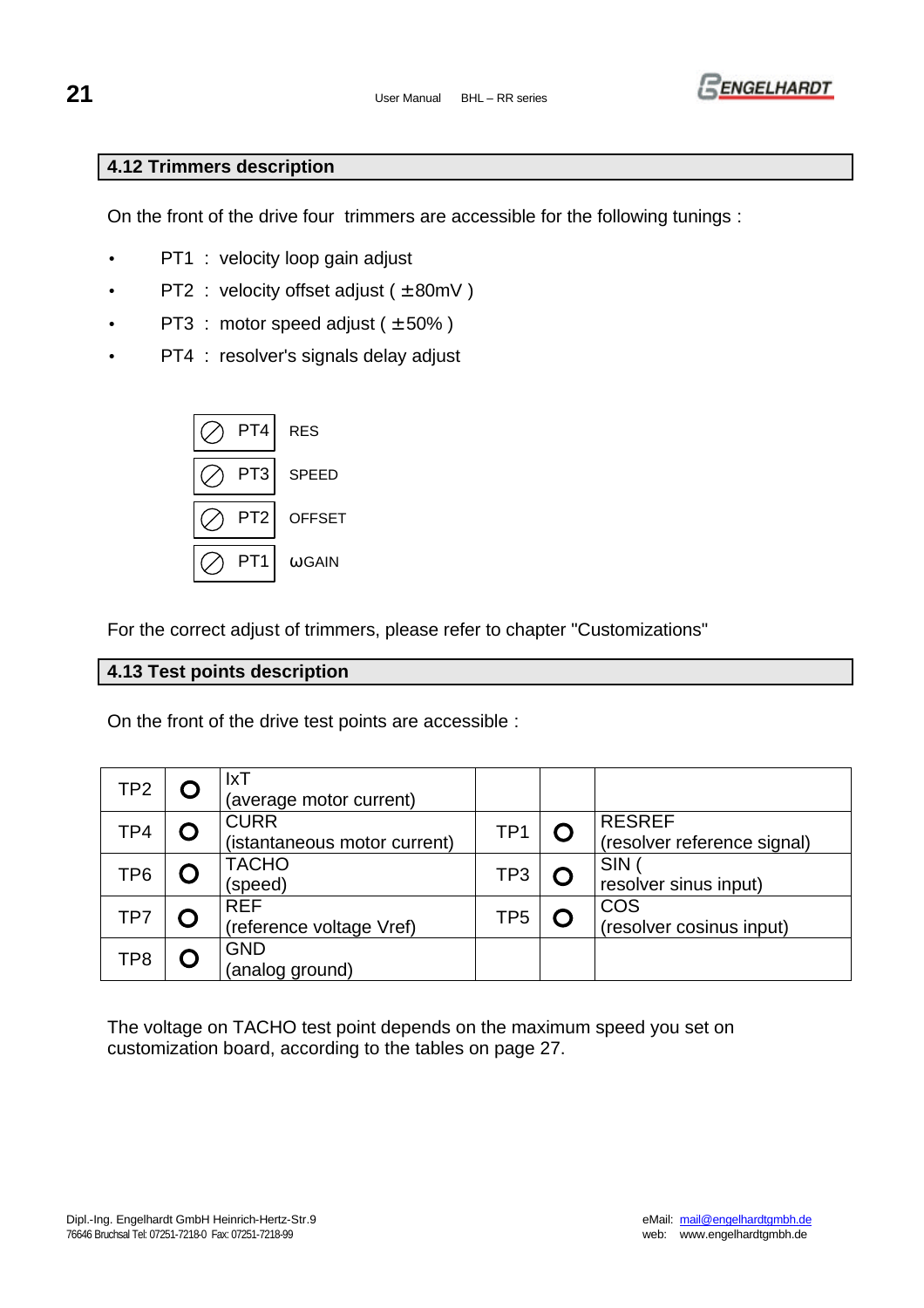

The voltage on the test point CURR depends on the drive's model, according to the following table:

| <b>Model</b> | <b>CURR signal</b> |
|--------------|--------------------|
| Mod. 5/12    | 0.3V<br>1Α         |
| Mod. 12/30   | 0.1V<br>1Α         |
| Mod. 20/50   | 0.082V<br>1Α       |
| Mod. 30/60   | 0.082V<br>1Α       |

The voltage on Ixt test point is proportional to the motor's average current. When the voltage on this point reaches 4.5V, the Ixt protection trips.

## **4.14 Jumpers**

The following jumpers on the base board are factory settings, and do not need to be changed by the user. These jumpers are not accessible and require opening the enclosure. The following jumpers are on the base board:

- P0, P1 : used for testing purposes (normally open)
- P5 : undervoltage disable
- P7 : connects GND24V to GND (GND24V is normally floating)
- P10 : if the electromechanical brake is not used, connection to the TB4 front connector can be avoided by closing this jumper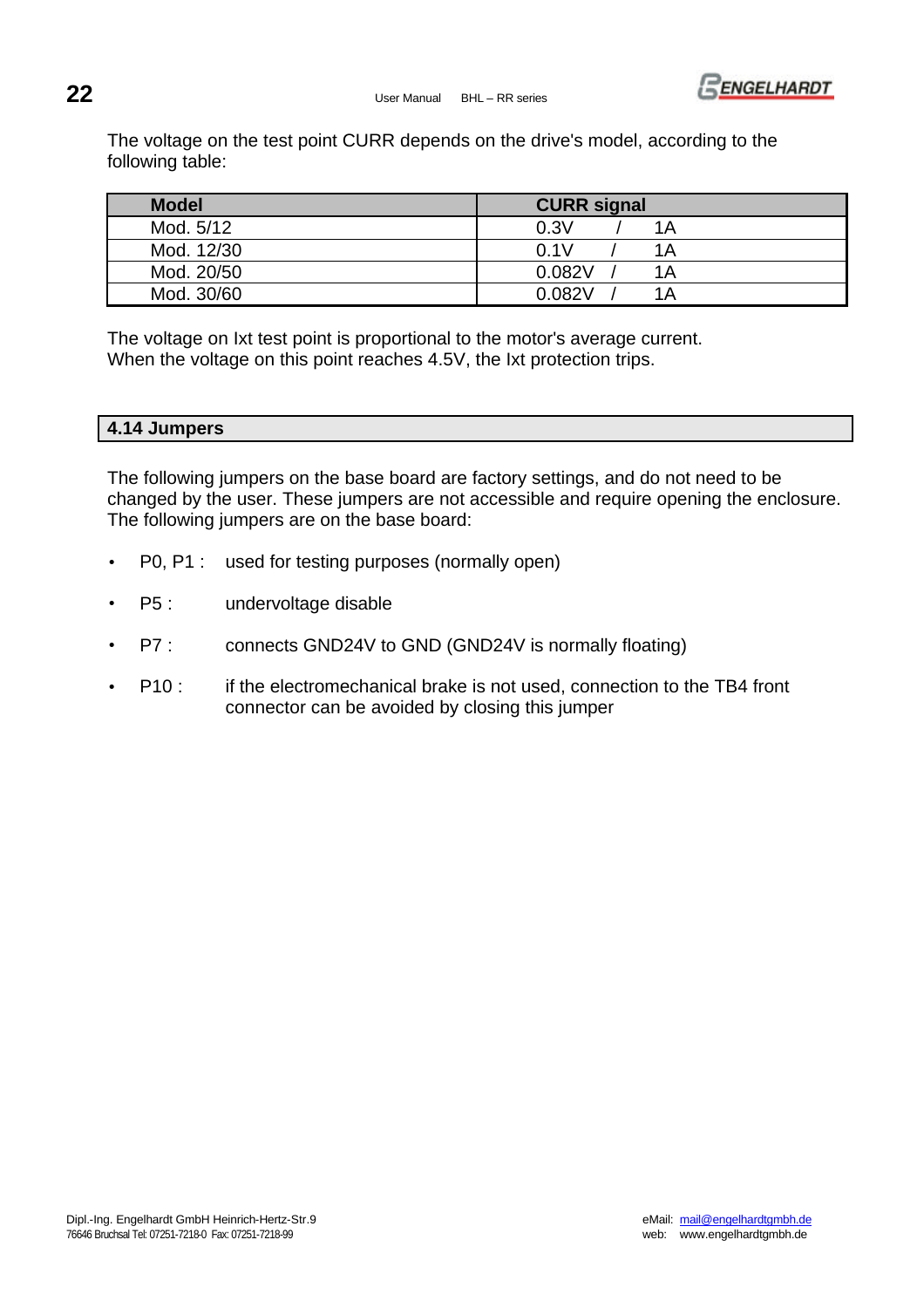

## **5 Customizations**

In order to fit the characteristics of the actual brushless motor used, a set of parameters are customizable, changing the default values of the components mounted on the plug in card. Customizable parameters are the following ones :

- resolver converter resolution
- tacho feedback scaling and resolver converter bandwidth
- Vref bandwidth
- speed loop compensation
- current loop compensation
- continuous current setting
- maximum current setting
- Ixt protection threshold
- dynamic braking current setting
- ramp slopes
- resolver reference amplitude
- phasing of resolver signals
- number of motor poles
- encoder simulation resolution.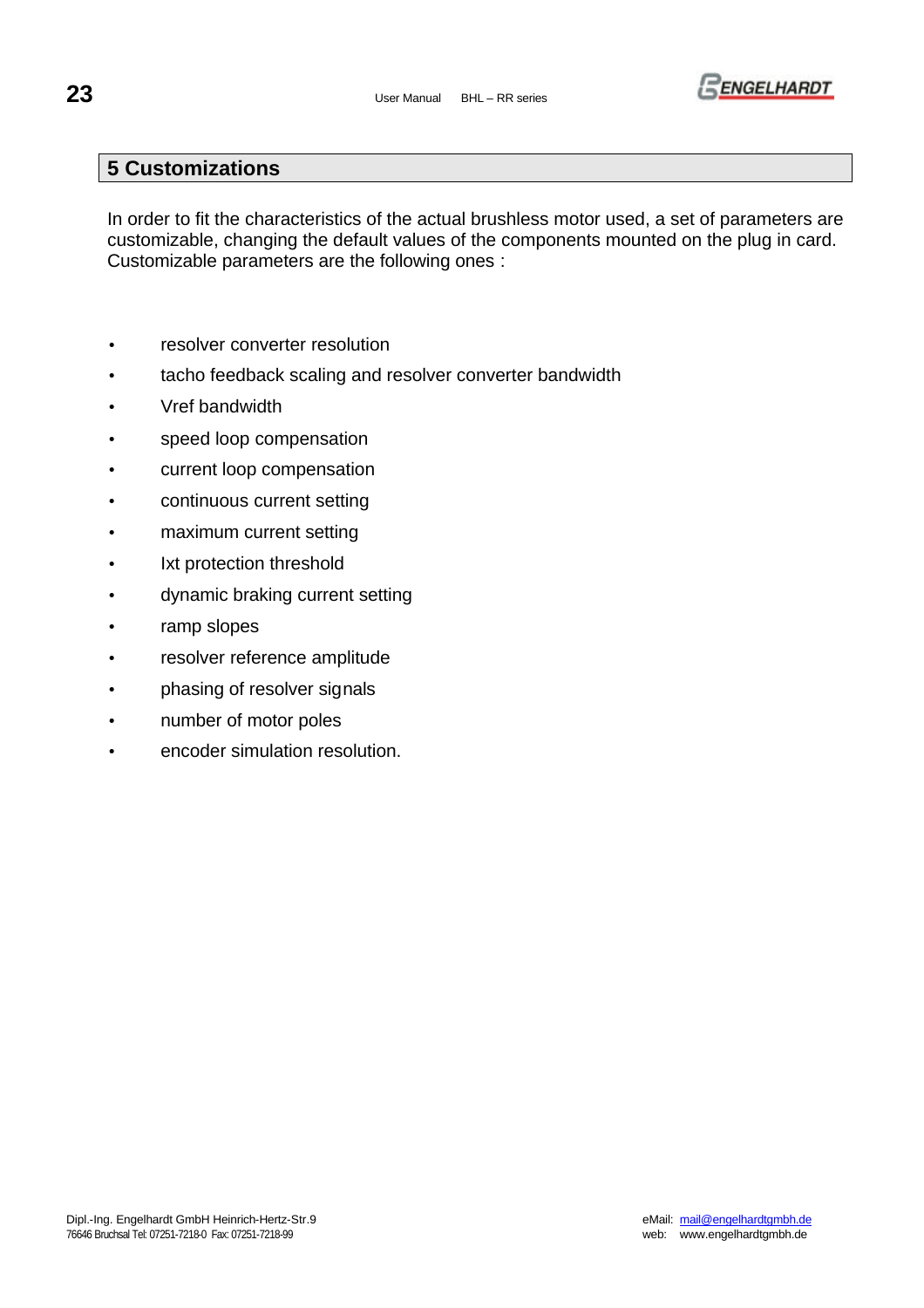

#### **5.1 Resolver converter resolution**

The resolver converter used in the drive has a programmable resolution: 12, 14 or 16 bit.

Depending on the resolution selected, the following operating conditions apply :

| <b>RESOLUTION</b> | <b>RPM MAX</b> |
|-------------------|----------------|
| ィク                | 15600          |
| 14                | 3900           |
| 16                | 975            |

| <b>RESOLUTION</b> |      | <b>ENCODER PULSES/TURN</b> |
|-------------------|------|----------------------------|
|                   | min  | max                        |
| 12                | 128  | 1024                       |
| 14                | 512  | 4096                       |
| 16                | 2048 | 16384                      |

| <b>RESOLUTION</b> | <b>BANDWIDTH</b> |                   |  |  |  |  |  |  |  |
|-------------------|------------------|-------------------|--|--|--|--|--|--|--|
|                   | <b>RESOLVER</b>  | <b>SPEED LOOP</b> |  |  |  |  |  |  |  |
| 12                | 3 kHz            | $100$ Hz          |  |  |  |  |  |  |  |
| 14                | 2 kHz            | 70 Hz             |  |  |  |  |  |  |  |
| 16                | $1.6$ kHz        | 50 Hz             |  |  |  |  |  |  |  |

**Note** : these tables refer to a 2 poles resolver

The resolution is set with jumpers P2, P3 on the interface board.

| <b>RESOLUTION</b> | P <sub>2</sub> | P <sub>3</sub> |
|-------------------|----------------|----------------|
| ィク                | open           | closed         |
|                   | closed         | open           |
| 16                | open           | open           |

**Note** : Using a AD2S82 resolver converter, setting of jumpers P2 and P3 must be swapped

#### **Warning** :

If the setting of P2 and P3 is changed by the user, this affects also the values of many customization components ( R8, C6, C7, R7); the user should not change these jumpers. The resolution is a factory setting, and three different ordering codes are available for the different resolutions.

**Note**: AD2S82 checksum C6862 - AD2S83 checksum C5782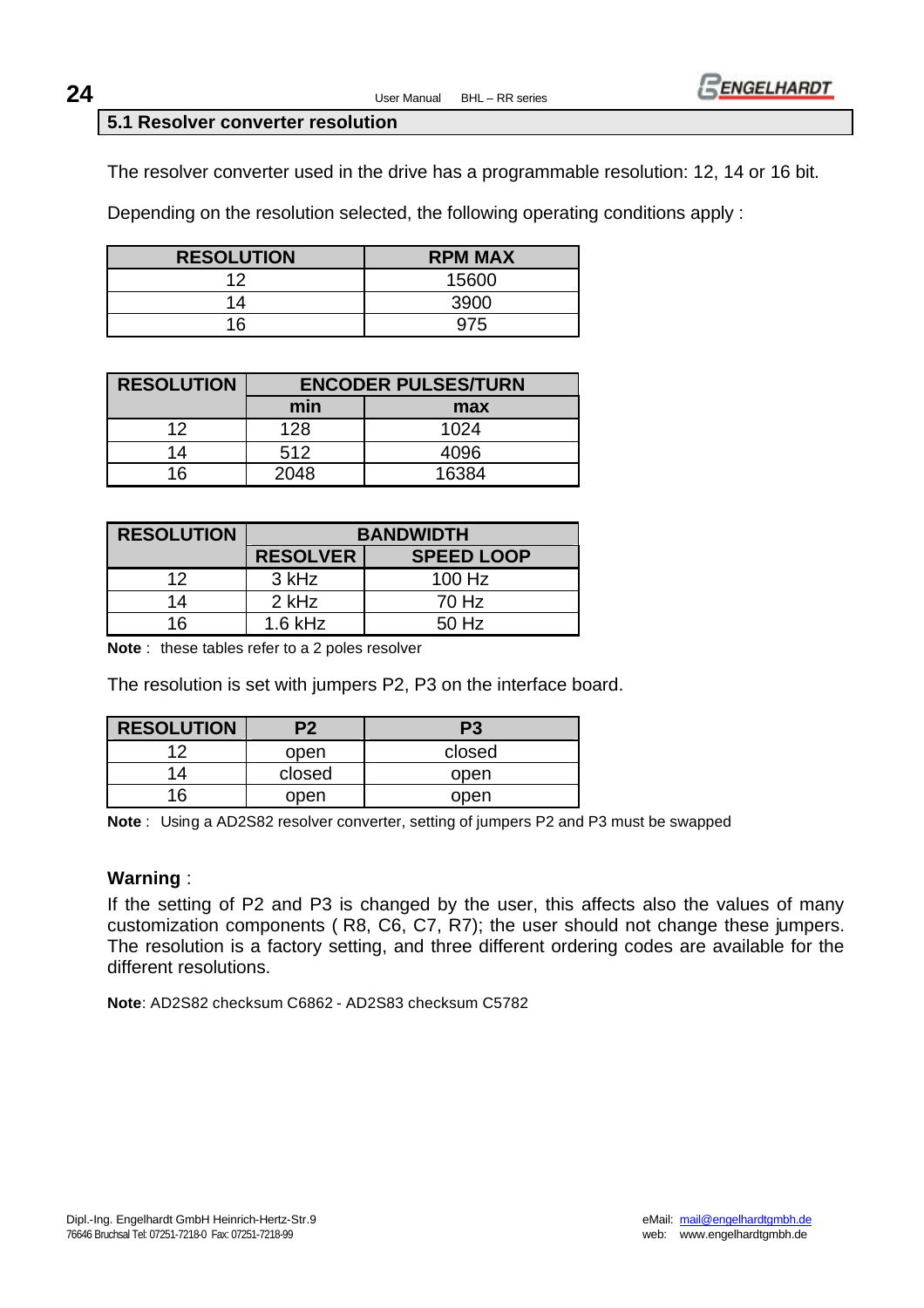

## **5.2 Customization board**

A customization board is plugged on the front panel, allowing the setting of all the customization parameters. The setting is obtained mounting the appropriate passive components (resistors and capacitors). The values of customization components have to be computed using the formulas described further in this chapter.

## **Components**

- $R1$  = speed loop gain
- R2 = maximum current
- R3 = negative ramp slope
- R4 = positive ramp slope
- R5 = fixed value 10k**W**
- R6 = resolver reference amplitude
- R7 = resolver bandwidth
- $R8$  = speed range scaling
- R9 = current loop gain (not mounted)
- 
- 
- $R12 =$  continuous current  $R12 =$  continuous current
- $C1 = Vref$  bandwidth
- C2 = speed loop gain (adjustable via PT1)
- C3 = speed loop gain (fixed, PT1 excluded)
- $C4 =$  ramp slope range
- $C5$  = resolver bandwidth
- C6 = resolver bandwidth
- C7 = current loop gain (not mounted)
- D1, D2 = diodes BAT43
- JP1 = Connector to resolver
- CN1 = internal connector



 $R10 = Ixt$  threshold setting Fig. 6: Customization board layout

R11 = dynamic brake current **Note** : customization jumpers are on the solder side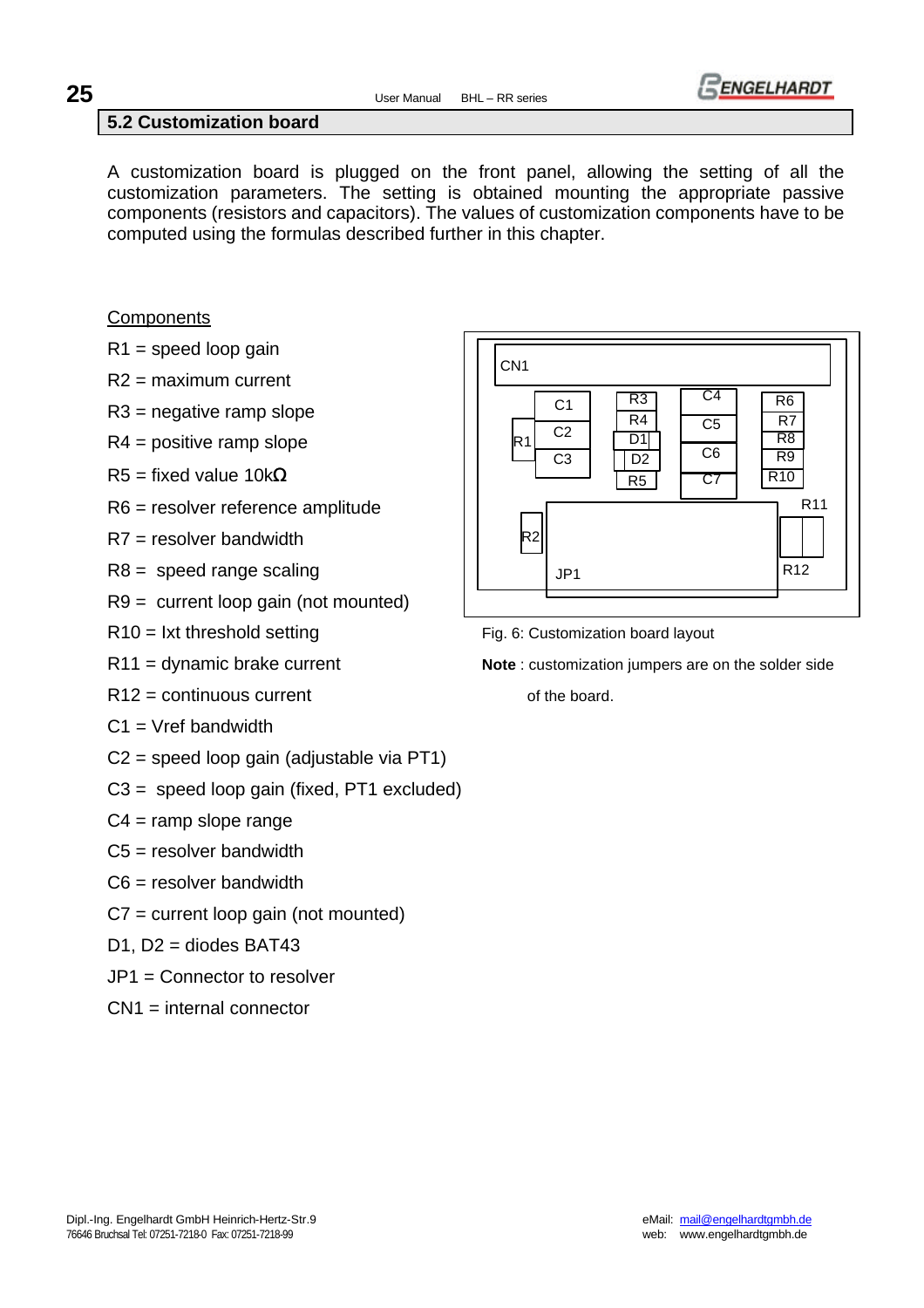



#### **5.3 Customization jumper summary**

The following jumpers are available on the plug in customization board:

| Jumper          | <b>Customization board</b>                                                                        |
|-----------------|---------------------------------------------------------------------------------------------------|
| P <sub>1</sub>  | inverts the speed feedback sign (normally inverted = open)                                        |
| P2, P6, P7      | select number of motor poles, see relevant table                                                  |
| P <sub>3</sub>  | selects Vref inverted (open) or Vref direct (closed)                                              |
| P4, P5          | select the pulse/turn resolution of encoder simulation, see relevant table                        |
| P8, P9          | select operating mode: current mode (P9 closed) or speed mode (P8 closed)<br>(mutually exclusive) |
| P <sub>10</sub> | motor phase (closed = $120^{\circ}$ , open = $60^{\circ}$ )                                       |
| P <sub>11</sub> | disables thermal protection on motor (open $=$ enable, closed $=$ disable)                        |
| P12, P13        | enable ramp function (P12 closed) or disable ramp function (P13 closed)<br>(mutually exclusive)   |

**Note:** In some cases the motor can turn with maximum speed with nominal speed value 0! In this case the P1 speedsignal has to be inverted (colse) to work correctly.



Fig. 7.: Jumper layout on customization board

#### **5.4 Vref bandwidth**

The setting of this parameter is determined by capacitor C1. Its value is calculated as follows:.

$$
C1 = \frac{10^5}{2 \cdot \pi * f} \text{ [nF]} \qquad \text{where: } f = \text{ma}
$$

ximum Vref frequency [Hz]

The typical value for C1 is 150nF, corresponding to a Vref bandwidth of 100 Hz.

| <b>Bandwidth</b> | <b>Capacitor</b>   |
|------------------|--------------------|
| $V$ ref (Hz)     | C1                 |
| 50               | 330 <sub>n</sub> F |
| 100              | 330 <sub>n</sub> F |
| 200              | 82nF               |
| 300              | 39nF               |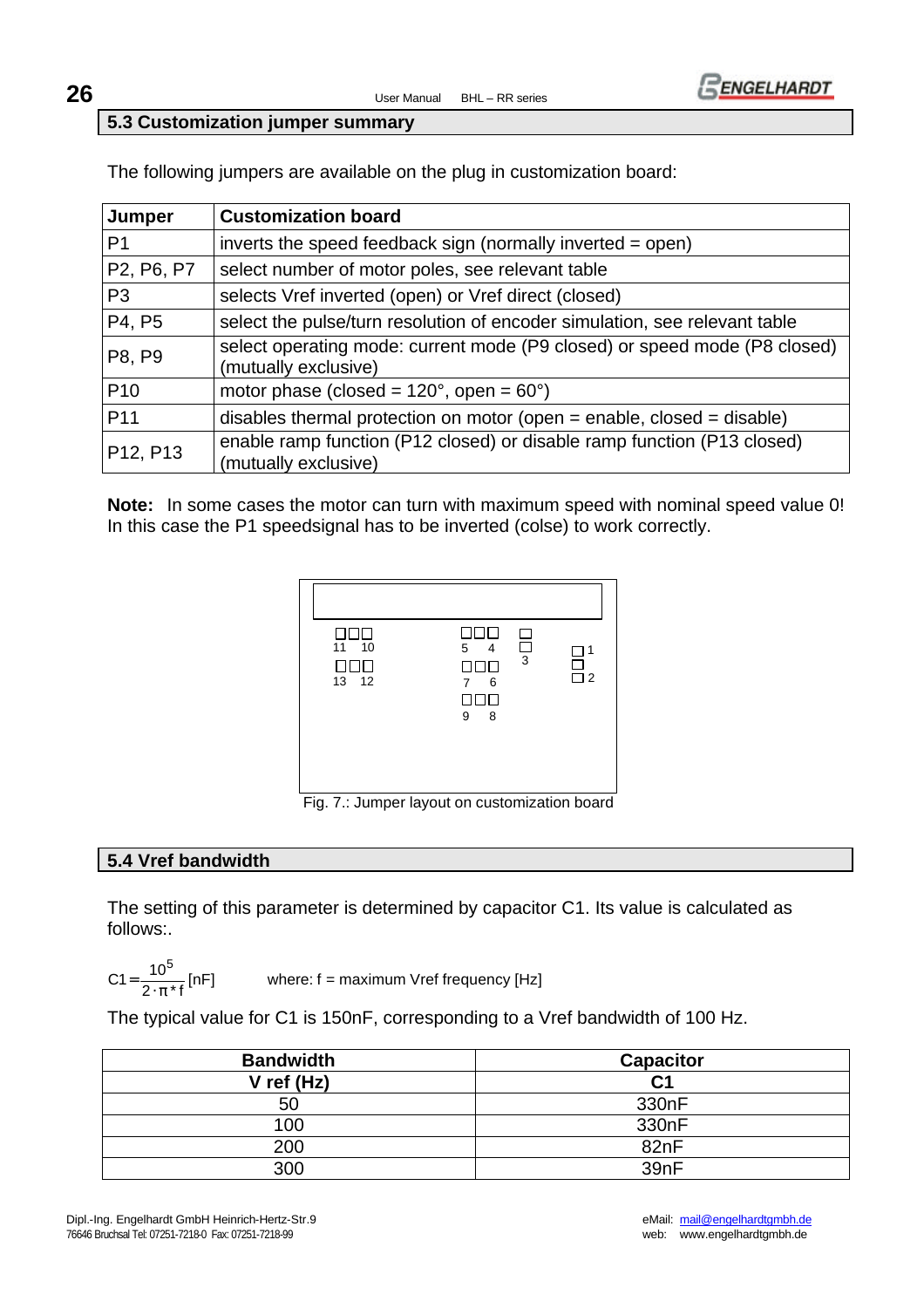

#### **5.5 Tacho feedback scaling converter bandwidth**

#### **Important notice:**

What is described in this paragraph is referred to a standard 2 poles resolver. If a different resolver is used, with a number of pole pairs (PR) greater than one, you should keep this into account in the calculation by multiplying the speed (rpm) by PR.

The maximum motor speed and the converter bandwidth are linked together. In the following tables there are the typical (standard) customization values that should be used depending on the speed range of the motor and the resolution of the resolver converter.

The values in the tables are in **W,** k**W** f.e. in M**W** -, in pF or in nF.

| <b>12 Bit Resolution</b> |                 |                |                  |                   |       |                                  |            |  |  |  |
|--------------------------|-----------------|----------------|------------------|-------------------|-------|----------------------------------|------------|--|--|--|
|                          | Rpm/min Rpm/max | R <sub>8</sub> | C <sub>5</sub>   | C <sub>6</sub>    | R7    | V/krpm Testpont Tacho   Bandwith |            |  |  |  |
| 700                      | 1600            | 470 k          | 10pF             | 47 pF             | 3.3M  | $13.77$ V                        | $12,1$ kHz |  |  |  |
| 1400                     | 3200            | 240 k          | 15pF             | 100 pF $ 2,2$ M   |       | 1,92V                            | $2.4$ kHz  |  |  |  |
| 2700                     | 6400            | 120k           | 33 <sub>pf</sub> | 150 <sub>pf</sub> | 1.0 M | 0.96V                            | $2.3$ kHz  |  |  |  |
| 3800                     | 9500            | 82 k           | 47 pF            | 220 pF            | 680 k | 0.66V                            | $12,3$ kHz |  |  |  |

| <b>14 Bit Resolution</b>                                                                         |      |       |          |                  |                |       |           |  |  |  |  |
|--------------------------------------------------------------------------------------------------|------|-------|----------|------------------|----------------|-------|-----------|--|--|--|--|
| Rpm/min Rpm/max R8<br>C <sub>6</sub><br>C <sub>5</sub><br>V/krpm Testpont Tacho   Bandwith<br>R7 |      |       |          |                  |                |       |           |  |  |  |  |
| 300                                                                                              | 800  | 240 k | 47 pF    | $ 220$ pF $ 2$ M |                | 7.7 V | $1.4$ kHz |  |  |  |  |
| 700                                                                                              | 1600 | 120k  |          | 100 pF 470 pF    | 1 M            | 3.8V  | $1.3$ kHz |  |  |  |  |
| 1500                                                                                             | 3900 | 51k   | $220$ pf | nF               | $0.47 M$ 1.6 V |       | $1.4$ kHz |  |  |  |  |

| <b>16 Bit Resolution</b>                                                                                        |     |       |        |                |                                                    |        |           |  |  |  |  |
|-----------------------------------------------------------------------------------------------------------------|-----|-------|--------|----------------|----------------------------------------------------|--------|-----------|--|--|--|--|
| Rpm/min Rpm/max<br>C <sub>6</sub><br>C <sub>5</sub><br>R <sub>8</sub><br>R7<br>V/krpm Testpont Tacho   Bandwith |     |       |        |                |                                                    |        |           |  |  |  |  |
| 120                                                                                                             | 250 | 180 k | 10pF   | 470 pF   1.2 M |                                                    | 23.1 V | $1.1$ kHz |  |  |  |  |
| 220                                                                                                             | 470 | 100k  |        |                | 150 pF   1,0 nF   0,68 M   12,8 V                  |        | $1.2$ kHz |  |  |  |  |
| 470                                                                                                             | 940 | 51 k  | 330 pf |                | 1,5 nF $\vert 0.33 \text{ M} \vert 6.50 \text{ V}$ |        | 1.1 kHz   |  |  |  |  |

The speed can be adjusted in the range shown in the table using the SPEED trimmer, located on the front panel.

If the user wants to compute the values of these components please refer to App.

**Note: Resolver compensation parameters** for the appropriate formulas.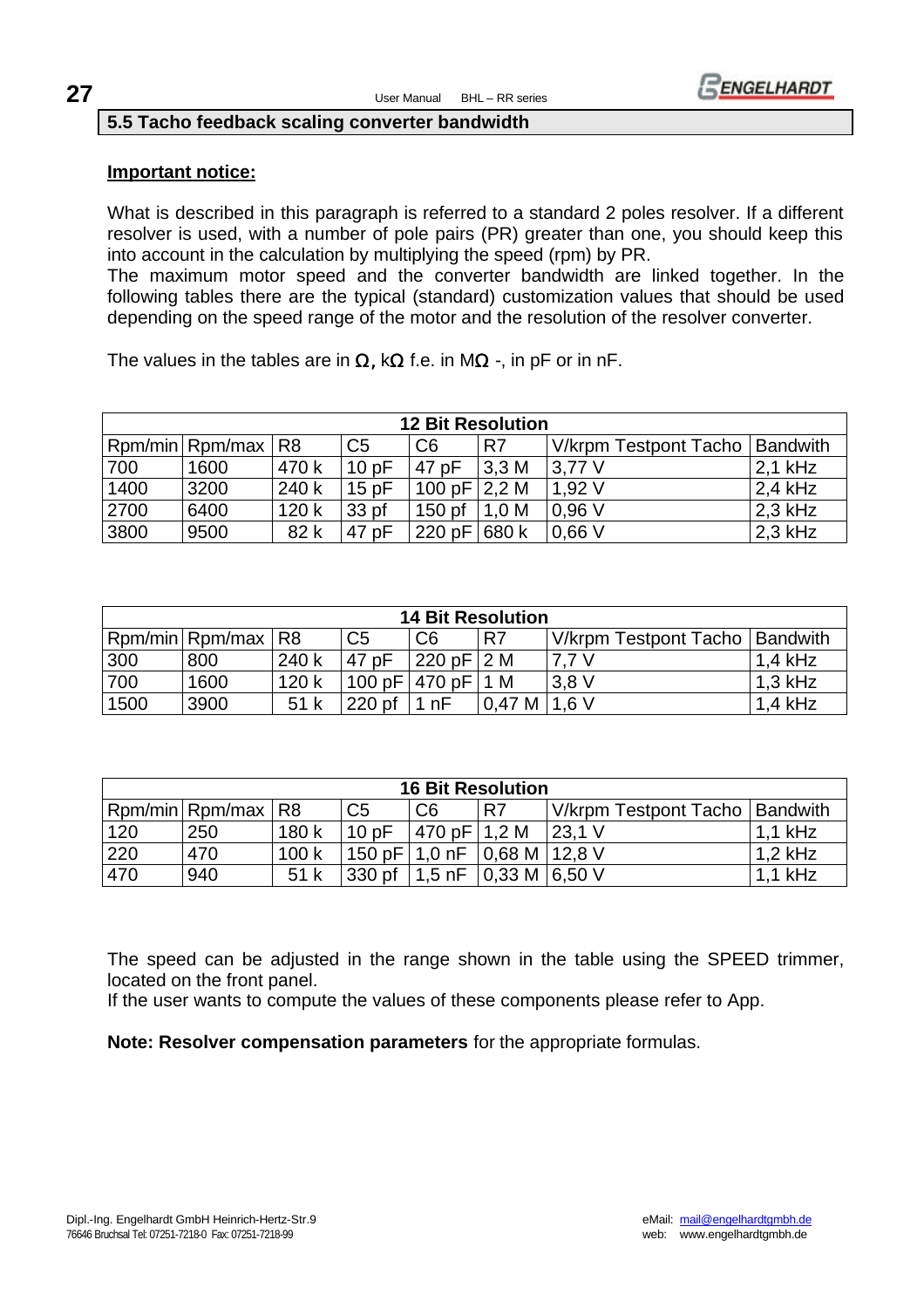**28** User Manual BHL – RR series



## **5.6 Speed loop compensation**

The speed loop compensation is set by resistor R1 and by capacitors C2 or C3. If C3 is fitted, the gain of the loop is fixed (ωgain trimmer is not operating). If C2 is fitted instead, the gain of the loop can be regulated acting on ωgain trimmer on front panel. This last case has to be used when the load inertia is not known: the gain is set according to the inertia of the motor alone, and it can be regulated (incremented) via the trimmer until a satisfactory response is obtained, as shown in the following diagrams.

## **Case 1:**

When the load inertia is known, R1 value is calculated as follow:

$$
R1 = \frac{1}{\frac{K_T * I_{\text{max}}}{\omega_c * 1.10^4 * J_{\text{tot}} * \omega_{\text{max}}} - \frac{1}{10.10^6}} [\Omega]
$$

where:

- $\omega_c$  = crossover of the speed loop (typically 200 ÷ 300 rad/s) [rad/s]
- $J_{\text{tot}}$  = sum of motor inertia and load inertia seen from the motor shaft (inerzia of

gearing should be included) [Kgm2]

- $\omega_{\text{max}}$  = max motor speed in the application [rad/s]
- $K_T$  = torque constant of the motor [Nm/A]
- $I_{\text{max}}$  = maximum current set for the application [A]

$$
C3 = \frac{1}{R1^* \omega_z} [F]
$$

where:

 $ω<sub>z</sub>$  = position of the zero of the compensation (typically  $ω<sub>c</sub>$  / 6 rad/s)

## **Case 2:**

If the load inertia is not known, C2 should be fitted instead of C3, R1 is calculated as follows:

$$
R1 = \frac{1}{\frac{K_T * I_{max}}{\omega_c * 1.10^4 * J_{max}} - \frac{1}{10.10^6}} [\Omega]
$$

where :

- $\omega_c$  = crossover of the speed loop (typically 200 ÷ 300 rad/s) [rad/s]
- $J_{\text{tot}}$  = motor inertia [Kgm<sup>2</sup>]
- $\omega_{\text{max}}$  = max motor speed in the application [rad/s]
- $K_T$  = torque constant of the motor  $[Nm/A]$
- $I_{\text{max}}$  = maximum current set for the application [A]

$$
C2 = \frac{1}{R1^* \omega_z} [F]
$$

where :

 $ω<sub>z</sub>$  = position of the zero of the compensation (typically  $ω<sub>c</sub>$  / 6) [rad/s]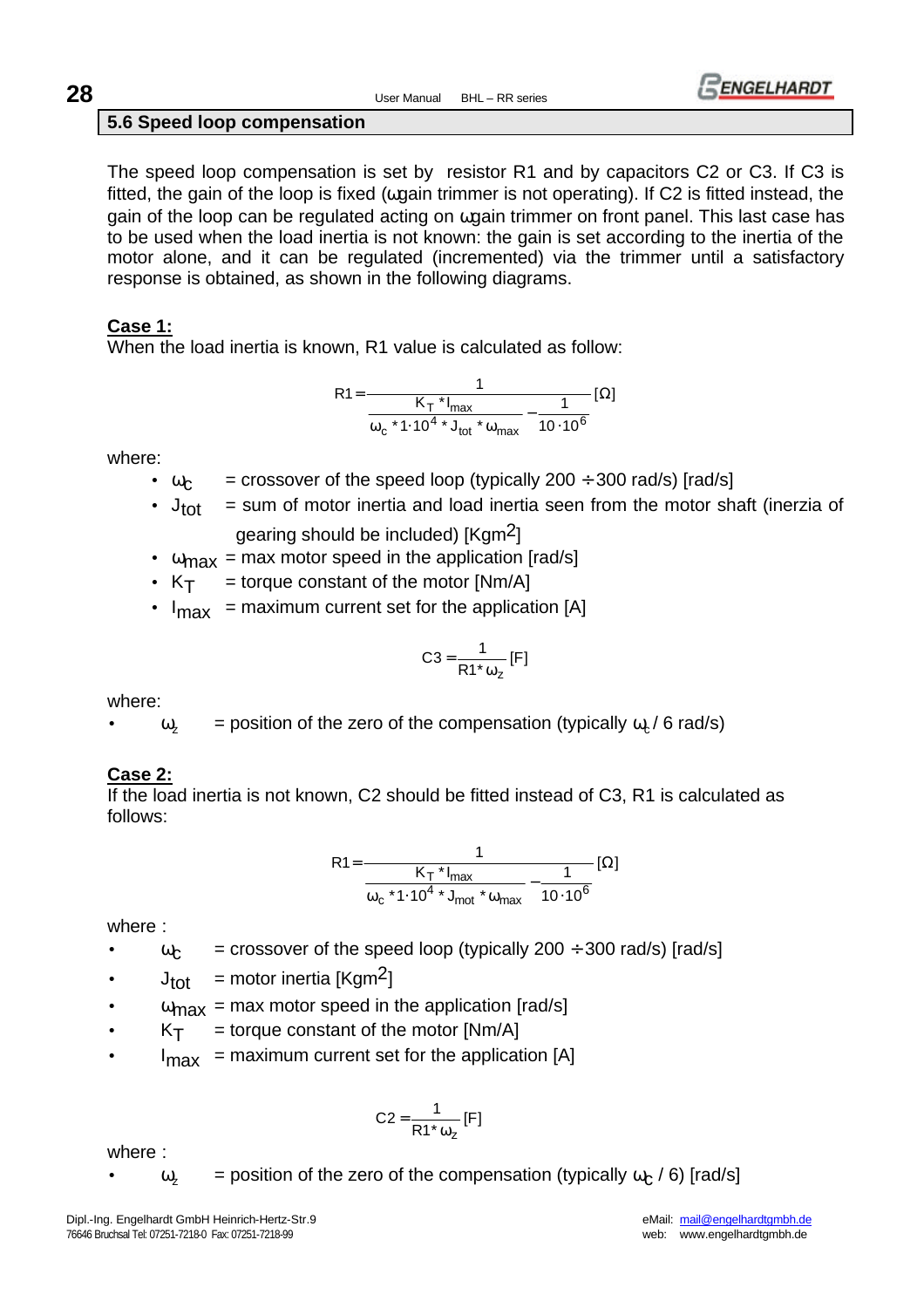

After determining C2 and R1 as described above, rotate gain trimmer fully clockwise: the speed loop is so set for the minimum gain, which takes into account the inertia of the motor only. Optimize the gain rotating the trimmer counterclockwise until the desired response is obtained (see diagrams).

Verify that the response of the speed loop to a square wave doesn't produce too much overshoot and oscillations:



In the first figure, excessive overshoot and oscillation in the response is observed; the second figure shows a good response.

Proceed as following to regulate the gain: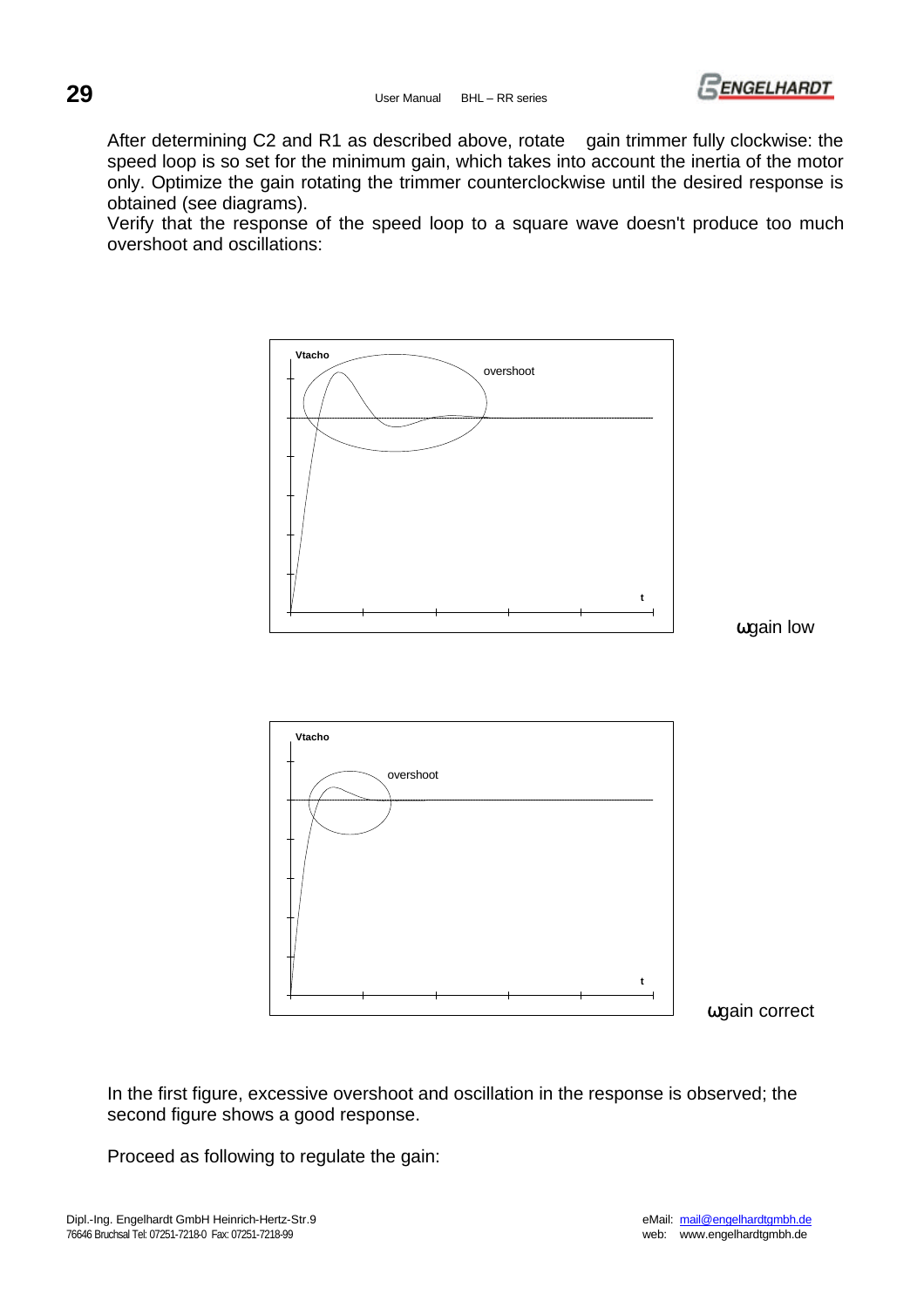

apply an input square wave to Vref  $(\pm 1)$  amplitude, frequency 0.5  $\div$ 1 Hz, as shown:



rotate wgain trimmer counterclockwise until a correct response is obtained.

## **5.7 Current loop compensation**

This parameter is set by fixed components on the base board, and normally does not need to be adjusted. If for special cases it should be adjusted, it can be done opening the jumper P22 on the base board, and installing desired values for R9 e C7 on the customization board.

**Note** : since this parameter affects the reliability of the power devices, if a different compensation for the current loop is needed, contact the supplier for parameter calculation.

#### **5.8 Permanent current- / peak current**

In the following table the values of R12 and R2 are registered for the respective continuousand peak currents.

| <b>Permanent</b> | Peak         | <b>BHL-5.12.300</b>             | BHL-12.30.300                   | BHL-20.50.300                   | BHL-30.60.300                   |
|------------------|--------------|---------------------------------|---------------------------------|---------------------------------|---------------------------------|
| current in A     | current in A | R <sub>12</sub> /R <sub>2</sub> | R <sub>12</sub> /R <sub>2</sub> | R <sub>12</sub> /R <sub>2</sub> | R <sub>12</sub> /R <sub>2</sub> |
| 0,9              | 1,8          | 1,5k/1,8k                       |                                 |                                 |                                 |
| 1,15             | 1,26         | 3,3k/1,5k                       |                                 |                                 |                                 |
| 2,7              | 6,5          | 3,9k / 12k                      |                                 |                                 |                                 |
| 5                | 12           | 6.8k<br>$\prime$ -              |                                 |                                 |                                 |
| 10,5             | 21           |                                 | 7,2k / 22k                      |                                 |                                 |
| 12 <sub>2</sub>  | 30           |                                 | 6,8k<br>$\blacksquare$          |                                 |                                 |
| 13,5             | 27           |                                 |                                 | 5,1k / 12k                      |                                 |
| 14,4             | 28,8         |                                 |                                 | 6,8 $k / 12k$                   |                                 |
| 18               | 36           |                                 |                                 | 6,8k / 27k                      |                                 |
| 20               | 50           |                                 |                                 | 6,8k<br>$-$                     |                                 |
| 22               | 44           |                                 |                                 |                                 | 7,5k / 47k                      |
| 25,5             | 51           |                                 |                                 |                                 | 7,5k<br>- ا                     |
| 30               | 60           |                                 |                                 |                                 | 6,8k<br><u>. на та</u>          |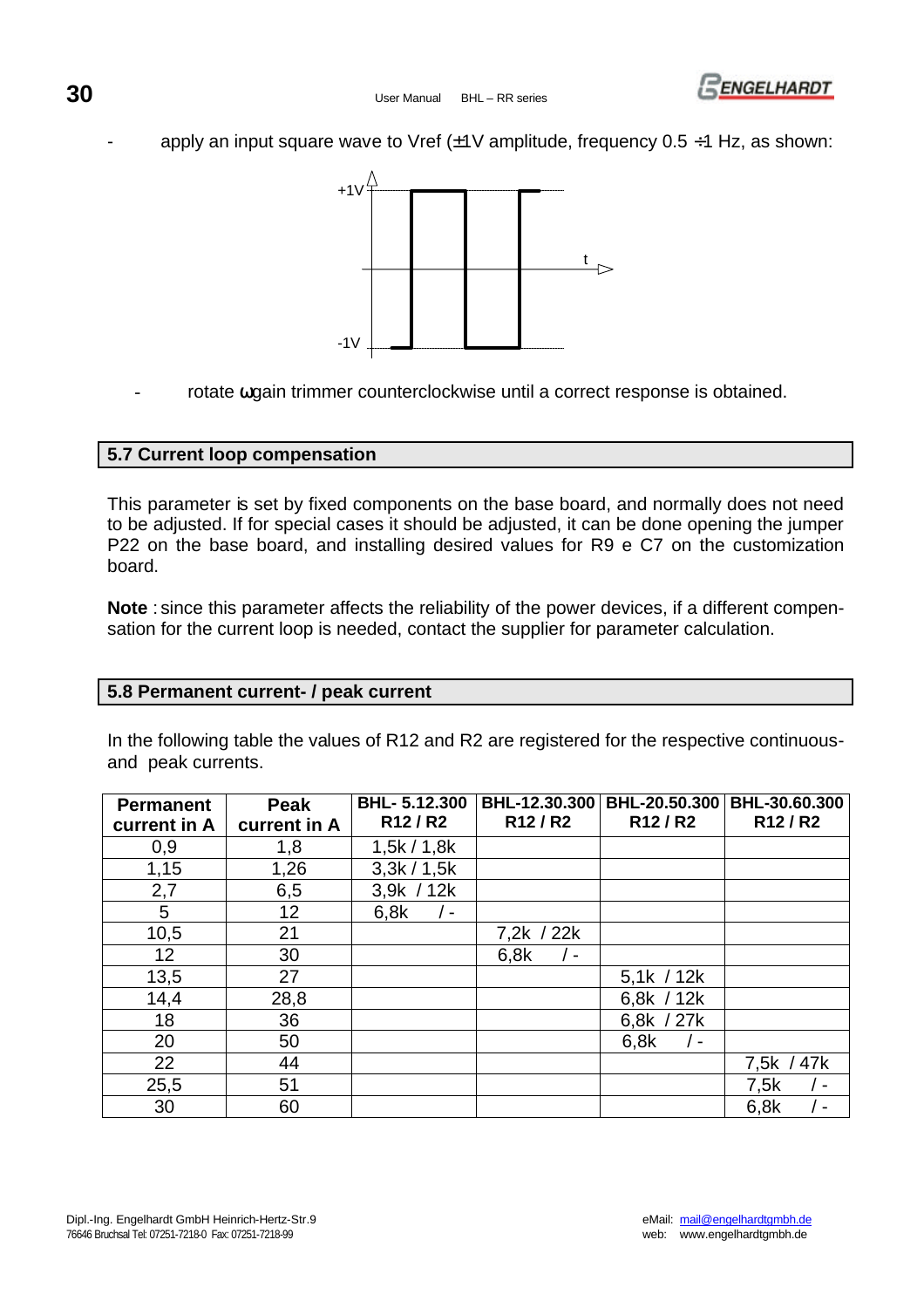

## **5.9 IxT Protection threshold**

*This parameter is set through resistor R10. In the table values of R10 for the I x t protection threshold (current sinking after overload) are specified.* 

*The resistor values in the table are indicated in W and/or in kW.*

| <b>Stall - Current in Ampere</b> |      |      | 3    |      | 5    | 6   |      | 8    | 9    | 10   | 11   |
|----------------------------------|------|------|------|------|------|-----|------|------|------|------|------|
| <b>BHL-05.12.300RR</b>           | 150  | 560  | 1,8k | 16k  |      |     |      |      |      |      |      |
| <b>BHL-12.30.300RR</b>           | 35   | 150  | 270  | 407  | 680  | 1 k | 1.8k | 3k   | 6.8k | 8.2k |      |
| <b>BHL-20.50.300RR</b>           |      | 39   | 91   | 150  | 220  | 330 | 430  | 560  | 680  | 910  | 1,2k |
| <b>BHL-30.60.300RR</b>           |      |      | 33   | 68   | 100  | 150 | 180  | 240  | 300  | 470  | 560  |
|                                  |      |      |      |      |      |     |      |      |      |      |      |
| <b>Stall - Current in Ampere</b> | 12   | 13   | 14   | 15   | 16   | 17  | 18   | 19   | 20   | 21   |      |
| <b>BHL-20.50.300RR</b>           | 1,5k | 2,2k | 3,3k | 5.6k | 15k  |     |      |      |      |      |      |
| <b>BHL-30.60.300RR</b>           | 680  | 820  | 1 k  | 1,2k | 1,5k | 2 k | 2.7k | 3.9k | 7.5k | 22k  |      |

## **5.10 Dynamic braking current**

When an error occurs or power is disabled, in order to stop the motor its phases are short circuited, and the current flowing is regulated to a custom value Ibrk. Depending on drive size, Ibrk can range within the extremes shown in the following table:

*The resistor values in the table are indicated in W and/or in kW.*

| <b>Braking current in</b><br>ampere |     | 2   | 3    | 4    | 5    | 6               |      | 8    | 9   | 10  | 11   | 12   |
|-------------------------------------|-----|-----|------|------|------|-----------------|------|------|-----|-----|------|------|
| <b>BHL-05.12.300RR</b>              | 12  | 120 | 330  | 910  | 9,1k |                 |      |      |     |     |      |      |
| <b>BHL-12.30.300RR</b>              |     |     | 15   | 51   | 100  | 50 <sub>0</sub> | 240  | 330  | 510 | 820 | 1,2k | 2,7k |
| <b>BHL-20.50.300RR</b>              |     |     |      | 17   |      | 62              |      | 110  |     | 180 |      | 300  |
| <b>BHL-30.60.300RR</b>              |     |     |      | 12   |      | 39              |      | 75   |     | 120 |      | 150  |
|                                     |     |     |      |      |      |                 |      |      |     |     |      |      |
| <b>Braking current in</b><br>ampere | 14  | 16  | 18   | 20   | 22   | 24              | 26   | 27   |     |     |      |      |
| <b>BHL-20.50.300RR</b>              | 470 | 750 | 1,2k | 3.3k |      |                 |      |      |     |     |      |      |
| <b>BHL-30.60.300RR</b>              | 220 | 300 | 430  | 560  | 820  | .2k             | 2.2k | 3.3k |     |     |      |      |

*Note: I brk is the maximum braking current of the motor, which is led back in the normal operation into the intermediate circuit.* 

*In order to have the maximum I brk brake current do not mount resistor R11.*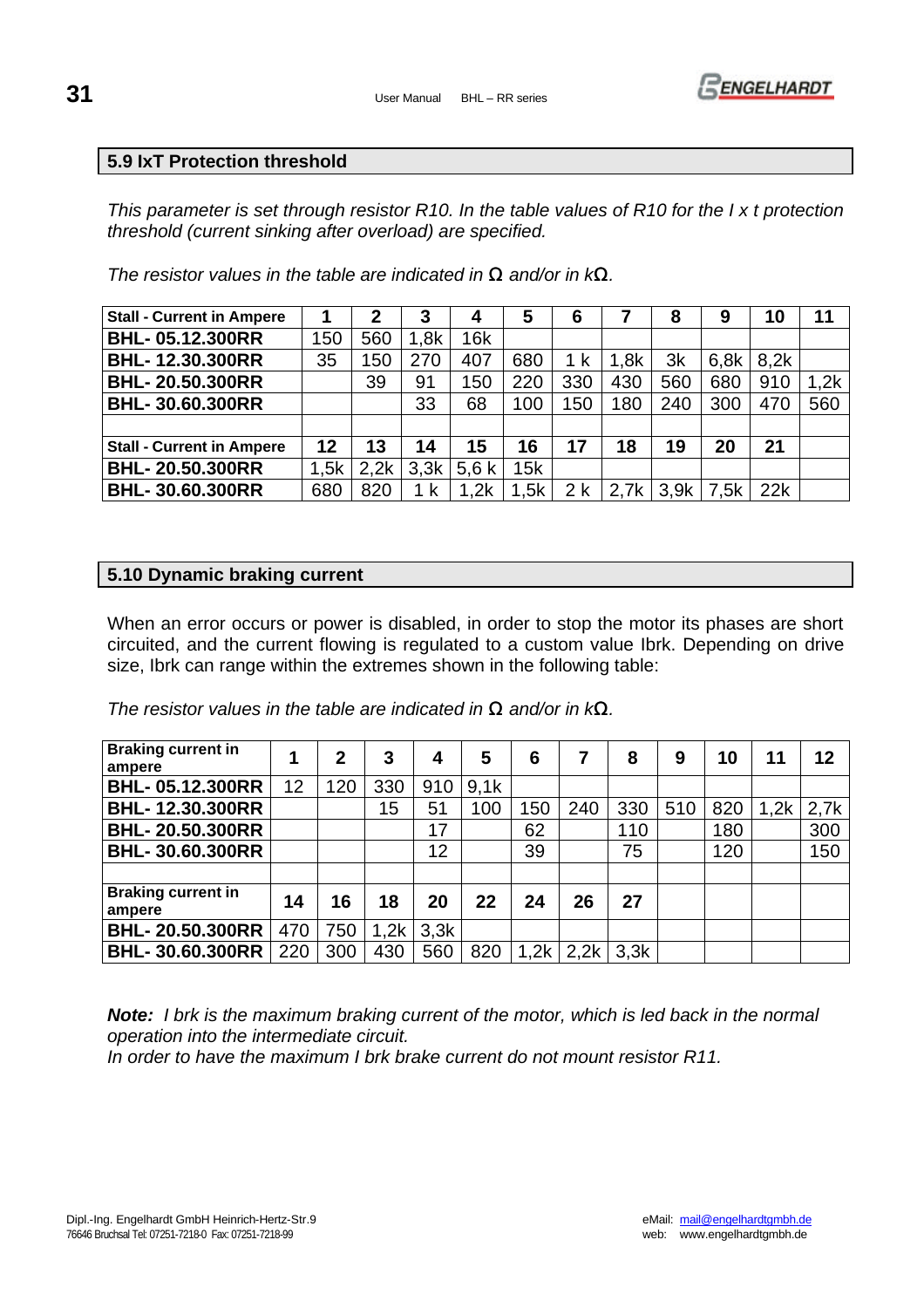

## **5.11 Ramp duratio (option)**

Ramp rise and fall times depend on R4, R3 respectively C4.

C4 = 1**m**F (50V, 10%)

Use only capacitors with good thermal stability and 10% tolerance.

*In the following table there are the typical values for the ramp's rise time (T<sub>ramp</sub>+) and the ramp´s fall time (Tramp-).* 

*The resistor values in the table are indicated in W and/or in kW.*

| Values for ramp's rise<br>and - fall time in ms | 100 | 200 <sub>1</sub> |                                                 |  |  |  | $300   400   500   600   700   800   900   1000   100000$ |
|-------------------------------------------------|-----|------------------|-------------------------------------------------|--|--|--|-----------------------------------------------------------|
| $ R3$ (+ ramp's)                                |     |                  | 100k 220k 330k 430k 560k 620k 750k 820k 910k 1M |  |  |  | 10M                                                       |
| $ R4$ (- ramp's)                                |     |                  | 100k 220k 330k 430k 560k 620k 750k 820k 910k 1M |  |  |  | 10M                                                       |

**Note** : ramp's customization requires the ramp option card to be present; it is supplied only under request, if the ramp option is not present, R4, R3 and C4 are not mounted.

#### **5.12 Resolver's excitation voltage**

The resolver shall be excited by a voltage such that the output sinus and cosinus signals have a 2Vrms amplitude ( $\pm$ 10%).

Depending on the actual resolver's transform ratio, R6 has to be computed as follows :

$$
R6 = \frac{1}{\frac{7.1}{4.7 \times 2} \times n - \frac{1}{6.8}} [k\Omega]
$$

secondary (sinus, cosinus)

where  $\overline{\mathsf{n}}$  is the transform ratio  $\overline{\mathsf{p}}$  primary (excitation)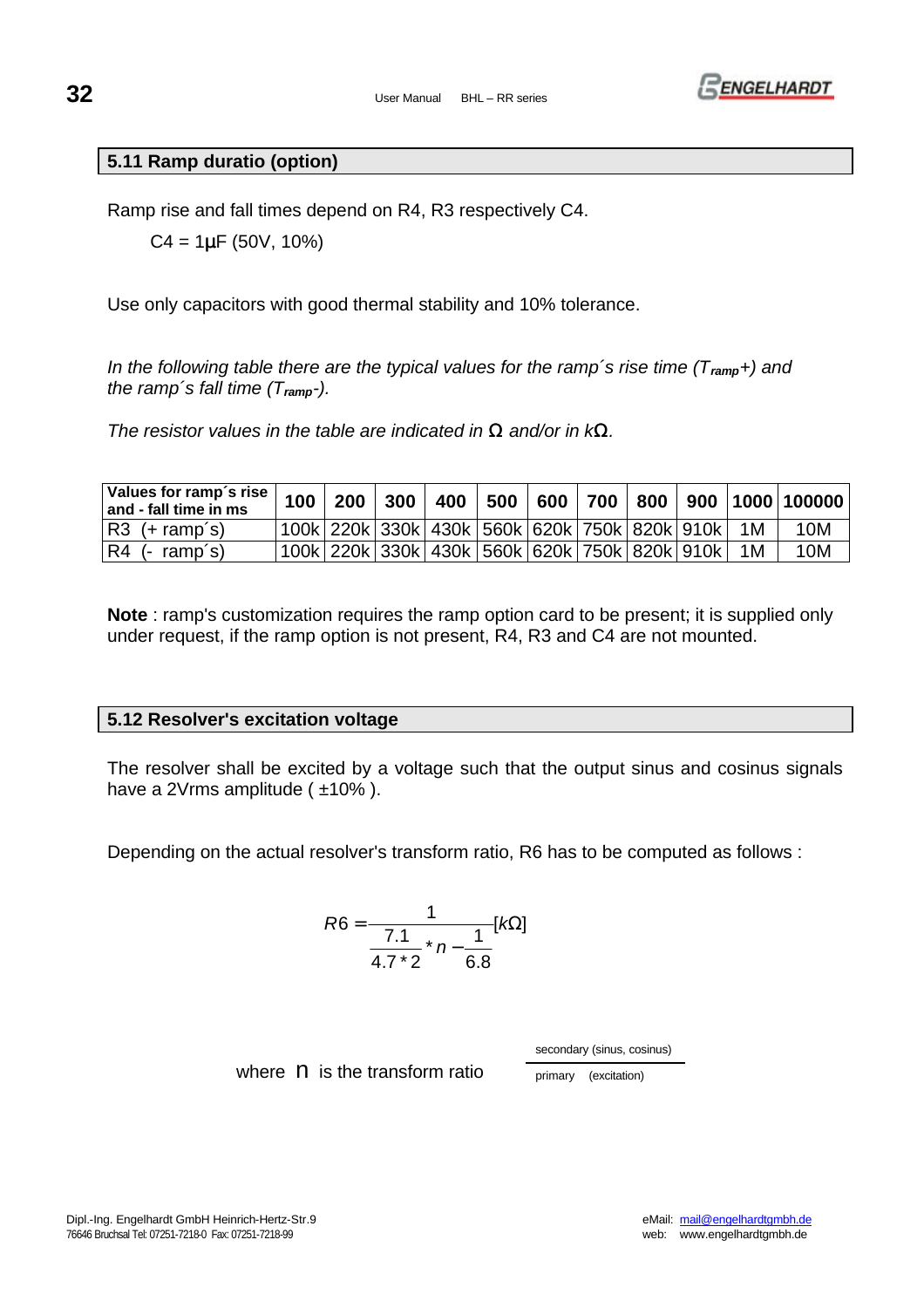

## **5.13 Resolver's delay compensation**

Due to the RC filters on resolver interface, cable characteristic and length, or to the reactive parameters of resolver itself, a phase shift (leading or lagging) can occur between the resolver's excitation and sinus and cosinus inputs. This phase shift must be less than 10 degrees, i.e. 2.3ms for a 12kHz excitation frequency. Greater phase shift degradates the system's performances in terms of speed regulation and current ripple, with consequent noise and heat on motor.

The resolver interface is equipped with a trimmer to compensate for this phase shift, adapting the drive for most of normally used resolver and cable combinations.

Please, operate as follows :

- Connect one scope probe to resolver's excitation signal ( test point TP1 )
- Connect another scope probe to sinus (test point TP3) or cosinus (t. point TP5) signal
- Align the two scope traces and set the trigger level at 0 V.

Operating on the time scale ( about 1ms per square ) and on traces amplitude ( about 100mV per square) the delay between the zero crossings of the two traces can be precisely displayed (as shown).



- Act on the trimmer PT4 to obtain the minimum delay.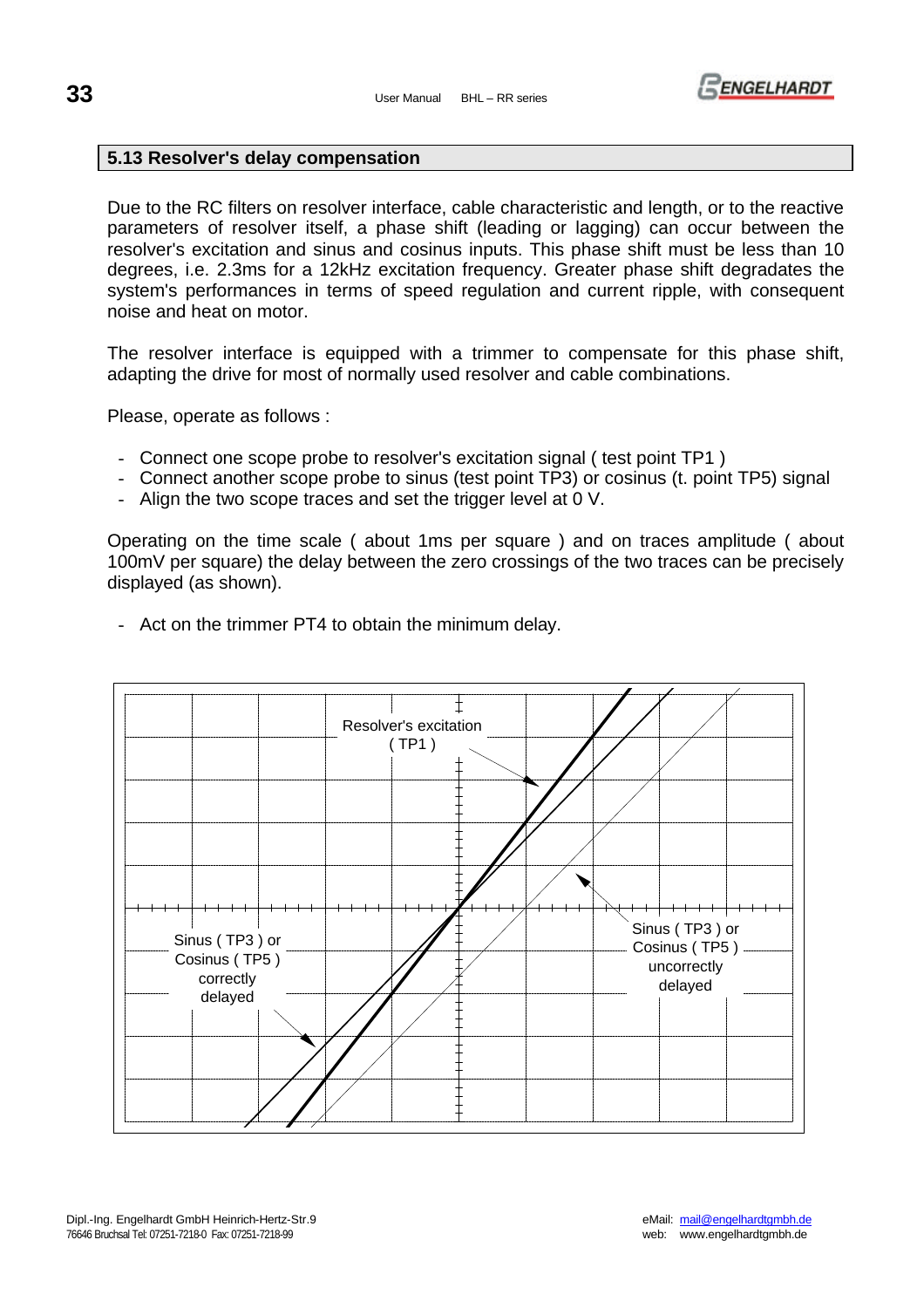

## **4.14 Number of motor´s poles**

The number of motor's poles is set acting on jumpers P2, P6, P7 according to the follwing table :

| Motor's pole | P2     | P <sub>6</sub> |        |
|--------------|--------|----------------|--------|
|              | open   | closed         | closed |
|              | open   | closed         | open   |
|              | closed | closed         | closed |
|              | open   | open           | closed |
|              | closed | closed         | open   |

This table is valid for two pole resolvers. If your resolver has a different number of poles, you must consider an equivalent number of poles equal to

2 x

motor´s poles number

resolver´s poles number



for 4 motor´s pole:

for 6 motor´s pole:

P2 = closed P6 = closed P7 = closed

 $P2 = open$  $P6 = closed$  $P7 = open$ 

Layout der Jumper auf der Kunden - Steckplatine Die Zahlen entsprechen Brücke P1 - P13



Die Zahlen entsprechen Brücke P1 - P13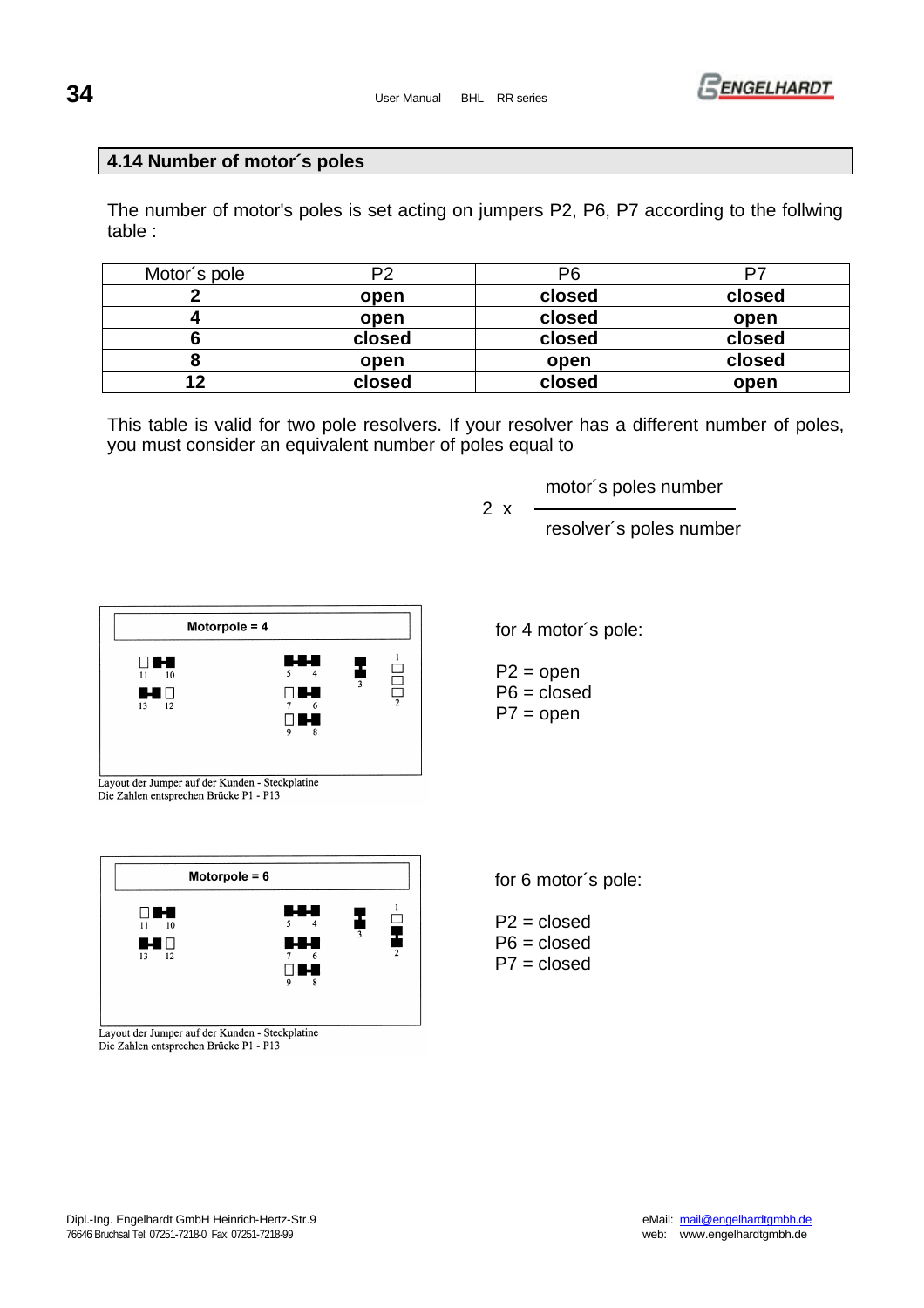

## **4.15 Encoder simulation setting**

You can set the number of pulses per turn generated by the encoder simulation, via jumpers P5 and P4.

Depending on the actual resolver's resolution a different table has to be considered :

| <b>12 Bit Resolution</b> |                |                | <b>14 Bit Resolution</b> |        |        | <b>16 Bit Resolution</b> |        |        |
|--------------------------|----------------|----------------|--------------------------|--------|--------|--------------------------|--------|--------|
| Pulse/turn               | P <sub>5</sub> | P <sub>4</sub> | Pulse/turn               | P5     | P4     | Pulse/turn               | P5     | P4     |
| 1024                     | closed         | closed         | 4096                     | closed | closed | 16348                    | closed | closed |
| 512                      | closed         | open           | 2048                     | closed | open   | 8192                     | closed | open   |
| 256                      | open           | closed         | 1024                     | open   | closed | 4096                     | open   | closed |
| 128                      | open           | open           | 512                      | open   | open   | 2048                     | open   | open   |
| ------ Standard ------   |                |                |                          |        |        |                          |        |        |

These tables are valid for two pole resolvers. If your resolver has a different number of

poles, you must multiply the pulses per turn by resolver's poles number

 $\overline{2}$ .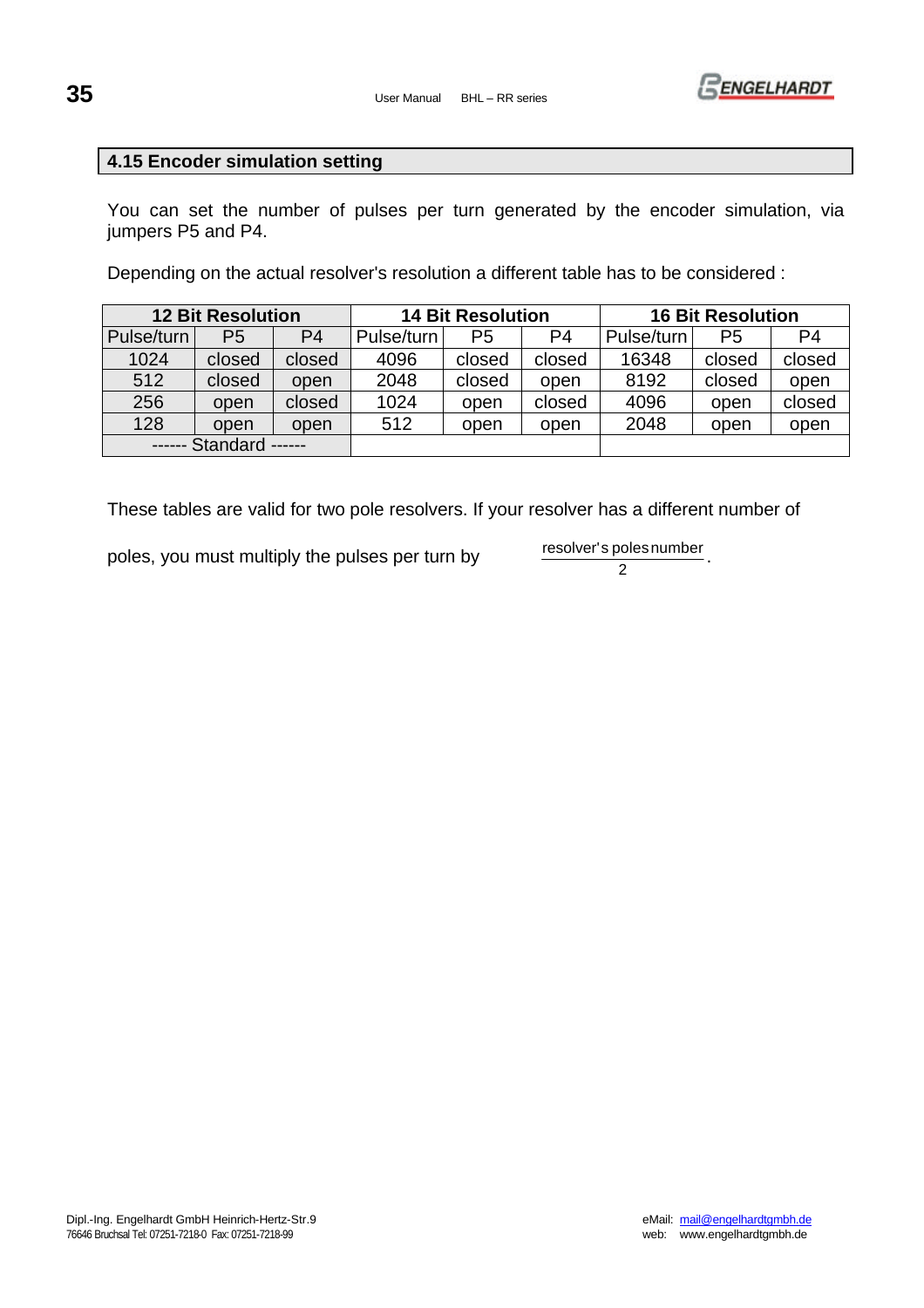

## **6. Cooling requirements**

## **5.1 Natural convection**

In single axis application the unit is used with its lateral heatsink (standard). The following condition apply:

| <b>Size</b>        | <b>Max continuous current</b> |
|--------------------|-------------------------------|
| BHL - 05.12.300 RR | 5A rms                        |
| BHL - 12.30.300 RR | 12A rms                       |
| BHL - 20.50.300 RR | 15A rms $(1)$                 |
| BHL - 30.60.300 RR | 18A rms $(1)$                 |

**Note** - (1) for these models, forced ventilation is required to have 20A, 27A and 30A continuous current respectively.

The above table applies with an ambient temperature of 40°C, and unit mounted vertically with 20 mm free space on both sides and 200 mm above and below to ensure air circulation.

## **5.2 Forced ventilation**

The unit has an internal temperature limit switch, set at 85°C. In the following table is shown the temperature rise **DT** of the heatsink at an ambient temperature of 40°C, using a fan model PAPST multifan 4314 (119x119 mm):

| Size                      | Max. current | <b>D</b> Temperatur |
|---------------------------|--------------|---------------------|
| <b>BHL - 05.12.300 RR</b> | 5A rms       | $6^{\circ}$ C       |
| <b>BHL - 12.30.300 RR</b> | 12A rms      | $13^{\circ}$ C      |
| <b>BHL - 20.50.300 RR</b> | 15A rms      | $17^\circ$ C        |
| <b>BHL - 30.60.300 RR</b> | 18A rms      | $20^{\circ}$ C      |

The above table applies with an ambient temperature of 40°C, and unit mounted vertically with 20 mm free space on both sides and 200 mm above and below to ensure air circulation. The fan should be installed below the unit, with 100mm maximum spacing from the drive. The required airflow is 100 CFM.

When using a 24Vdc fan, as the above mentioned PAPST fan, its power supply can be obtained from the drive, using the brake 24V supply (TB4 connector, pin B+, B-). It should be checked that if the brake is used, the total current consumption on this power supply (brake+fan) is less than 0.8 A.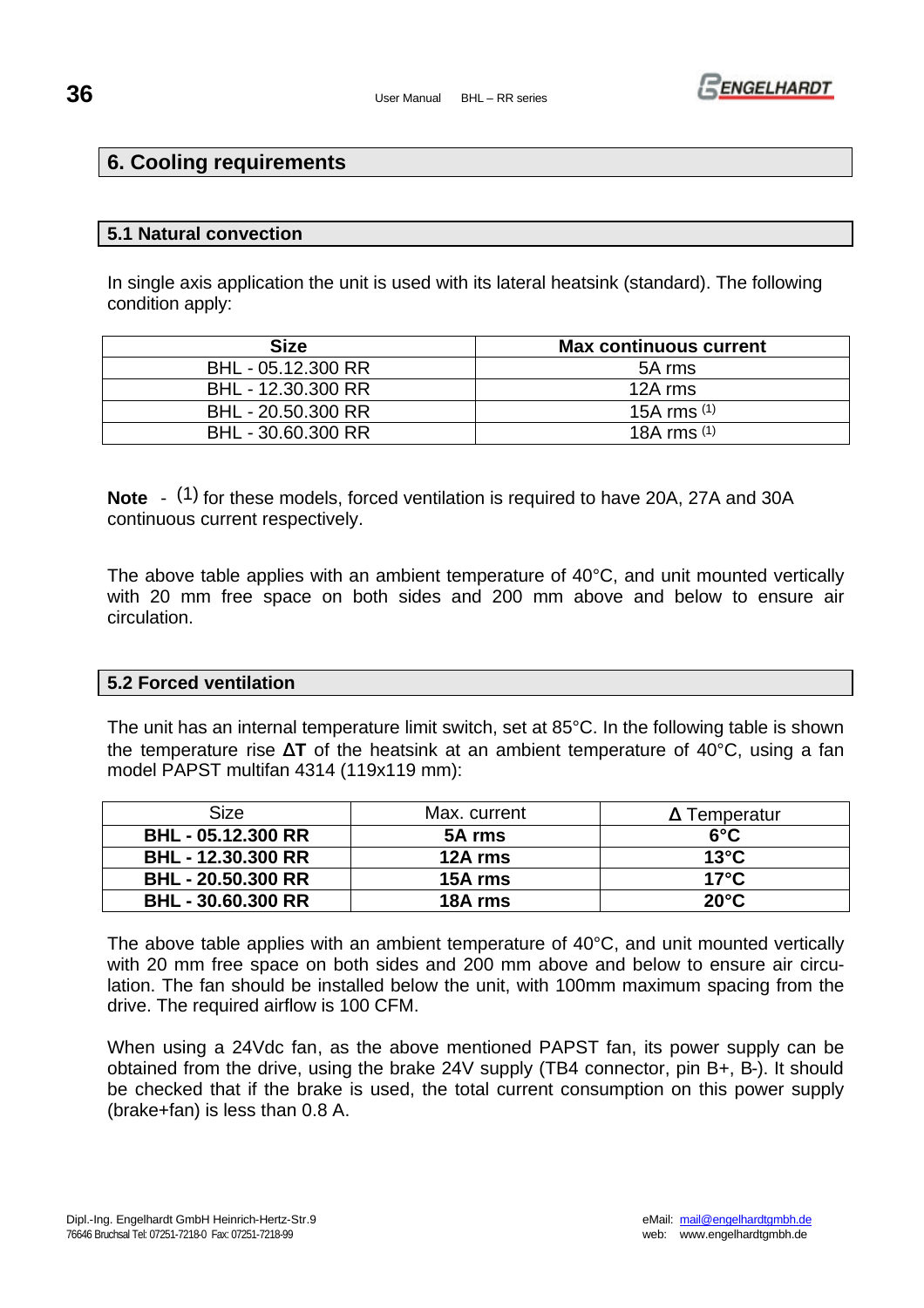

## **7. Dimensions and fixing**

#### **7.1 Lateral heatsink application**



\*Nota: le dimensioni tra parentesi sono valide per le sole taglie 20/50, 27/55, 30/60. \*Note: the dimensions between parenthesis are valid for the sizes 20/50, 27/55, 30/60 only.

**Note** : to guarantee an adequate air flow, it is needed to leave a 40 mm clearance between the units in the multi-axis application.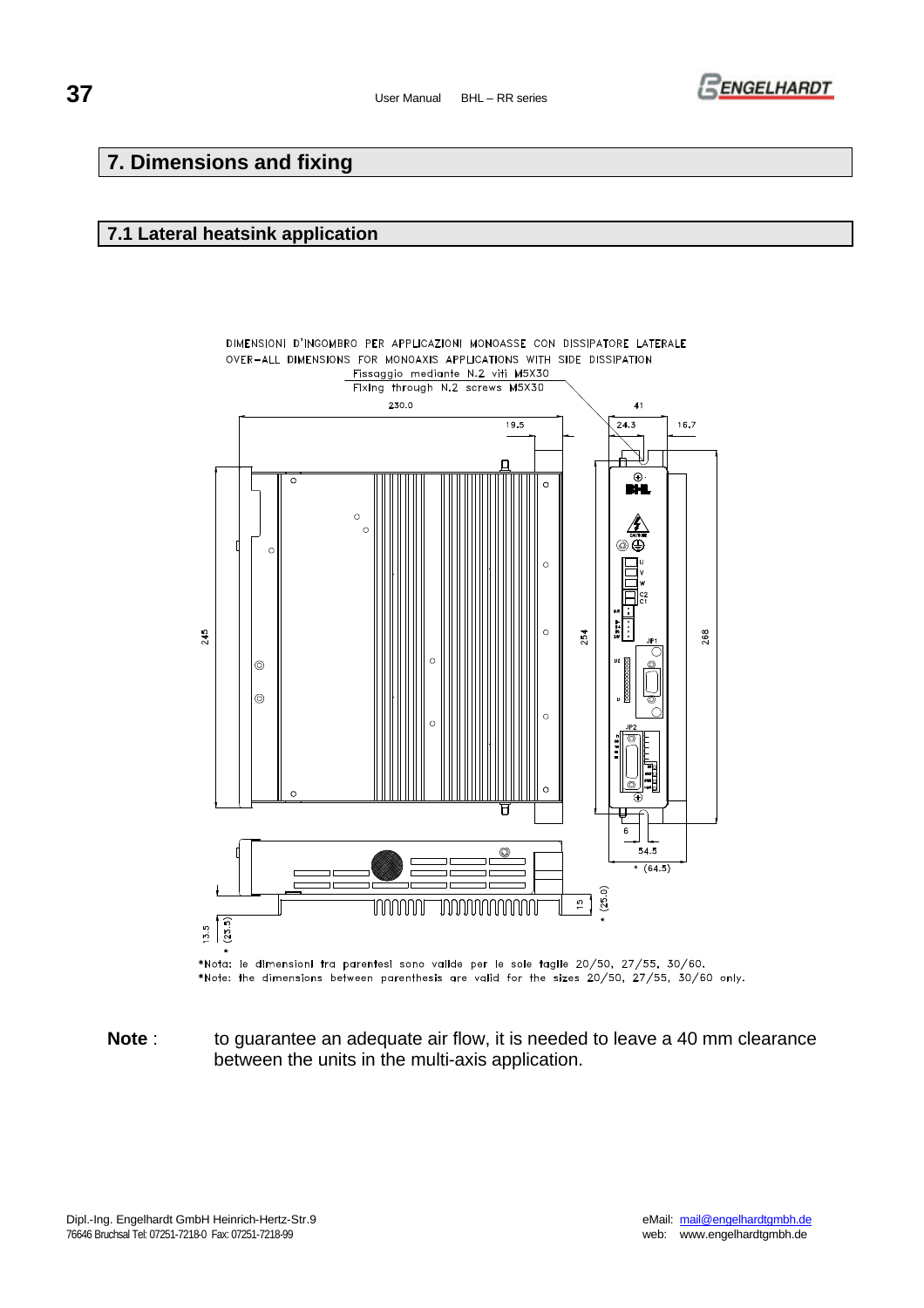## **38** User Manual BHL – RR series



## **8 EMC prescription**

## **8.1 Foreword**

The converter is a product designed to be incorporated in a more complex equipment . Therefore elettromagnetic compatibility depends by factors that are not totally under control of the manufacturer but depends on the installation, wiring and grounding of the equipment. In this manual are given instructions for installation in order to obtain comformity with actual standards for elettromagnetic compatibility. This information have been collected after a comprehensive test campaign and their purpose is to make the job of the end user as easy as possible.

## **8.2 Reference standards**

Generic Standard EN 50081-2 e EN 50082-2 (industrial environment)

- EN61000-4-2 Electrostatic discharge
- EN61000-4-4 Electrical fast transient burst
- EN61000-4-5 Surge immunity (FULL-LIGHTNING)
- EN61000-4-8 Power frequency magnetic field
- ENV50140 High frequency elettromagnetic fields
- ENV50204 Elettromagnetic field at 900 MHz with ON/OFF modulation
- ENV50141 Radiofrequency
- EN55011 Radiated and conducted emission
- EN61800-3 Semiconductor power converters for adjustable speed electric drive system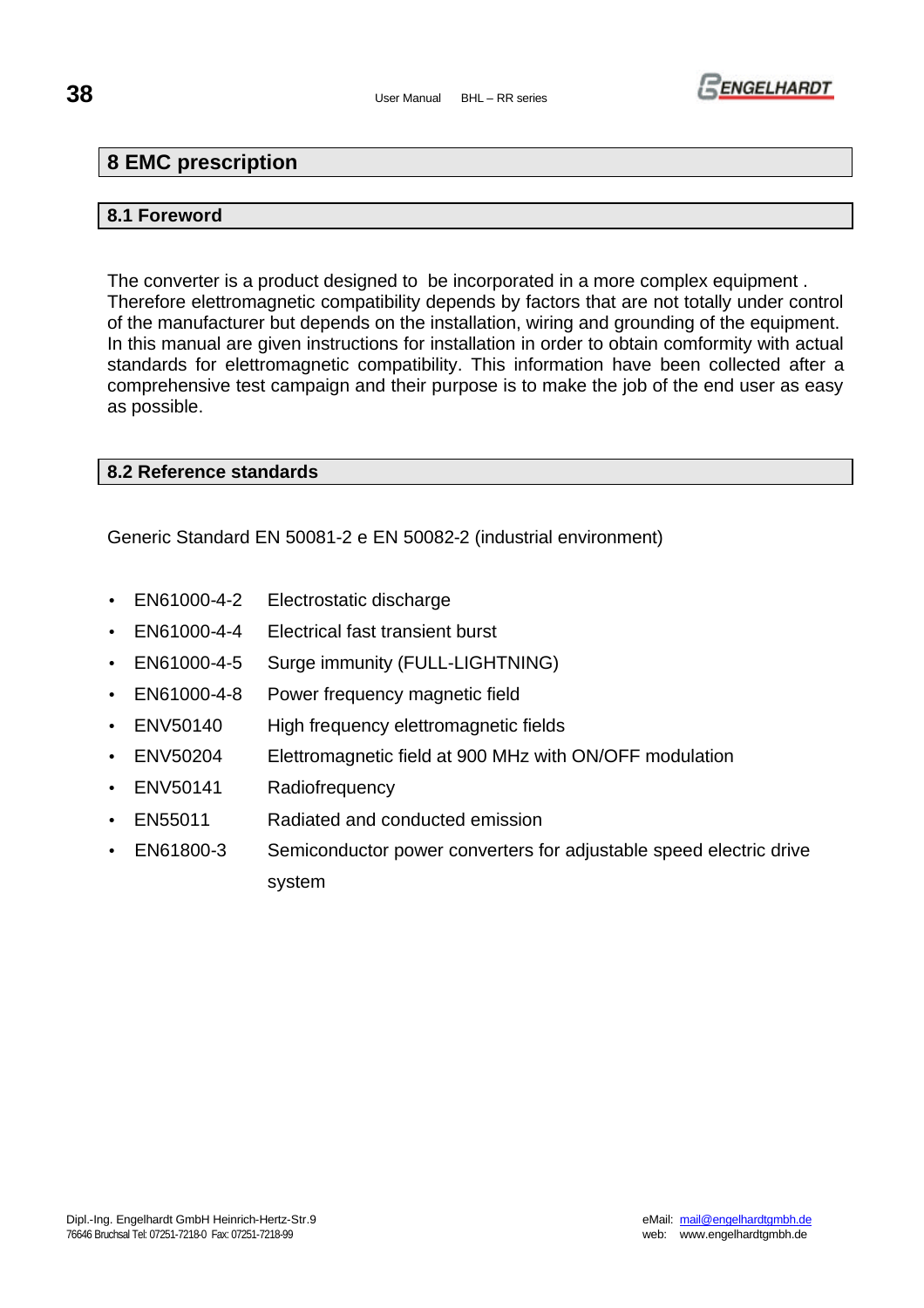

## **8.3 Installation with special filter for converter**



- Supply cable(A): no presciption
- Motor cable(B): to prevent emission of the motor cable is recommended to use shielded cable. The shielding must be connected to the ground of the converter and to the ground terminal of the motor.

In this configuration due to the characteristics of the special filter for converter, it is allowed to use unshielded cable. The cable length must be less or equal 25m.

- Transformer: must be shielded between primary and secondary windings and its rated power must be adeguate for equipment requirements.
- Clamp resistor (C): connected through twisted cable with length less or equal 2m.
- Motor signal cable (D): shielded cable with length less or equal 25m.
- Control connections (E): shielded cable with length less or equal 3m.
- EMI filter: special filter for converter code 2SMPM3338/OC with cable.

## **Conformity**

In this configuration the converter is compliant with the regulations referenced above.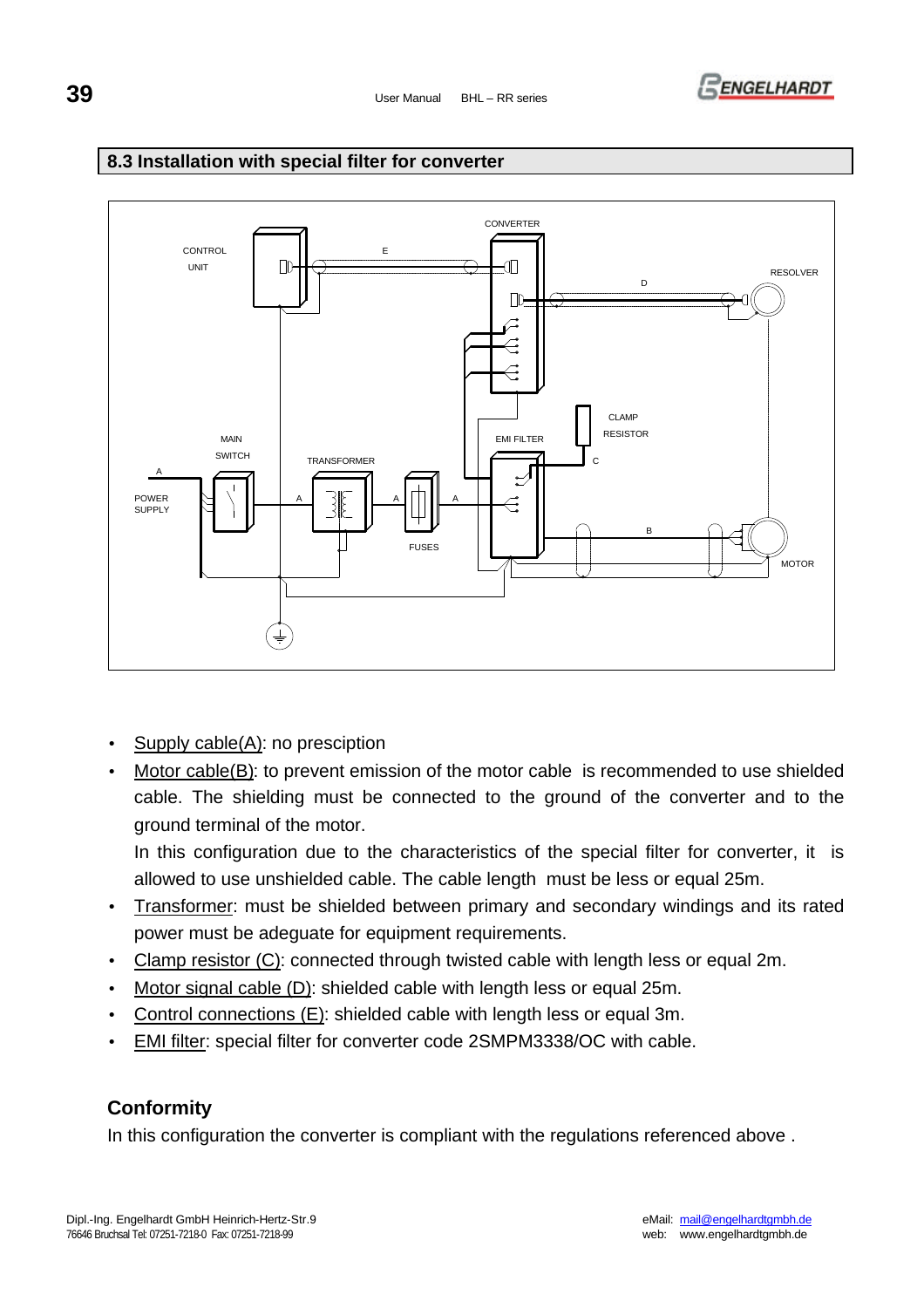

## **8.4 Installation without special filter for converter**



- Supply  $cable(A)$ : no prescription
- Motor cable(B): to prevent emission of the motor cable is recomended to use of shielded cable. The shield must be connect to the converter ground terminal and to the ground terminal of the motor. The cable length must be less or equal 25m.
- Transformer: must be shielded between primary and secondary windings and its rated power must be adeguate for equipment requirements.
- Clamp resistor (C): connected through twisted cable with length less or equal 2m.
- Motor signal cable (D): shielded cable with length less or equal 25m.
- Control connections (E): shielded cable with lenght less or equal 3m.
- Network filter: Siemens B84143-B XXR with following characteristics:

Nominal voltage: 440/250 Vac, 50/60Hz

Phase number: 3

Temperature range: -25...+40 gradi

Nominal current: range XX = 8-12-16-25-36A for different models

• Cabinet: All equipments should be installed in metal cabinet closed over all sides.

## **Conformity**

In this configuration the converter is compliant with the regulations referenced above.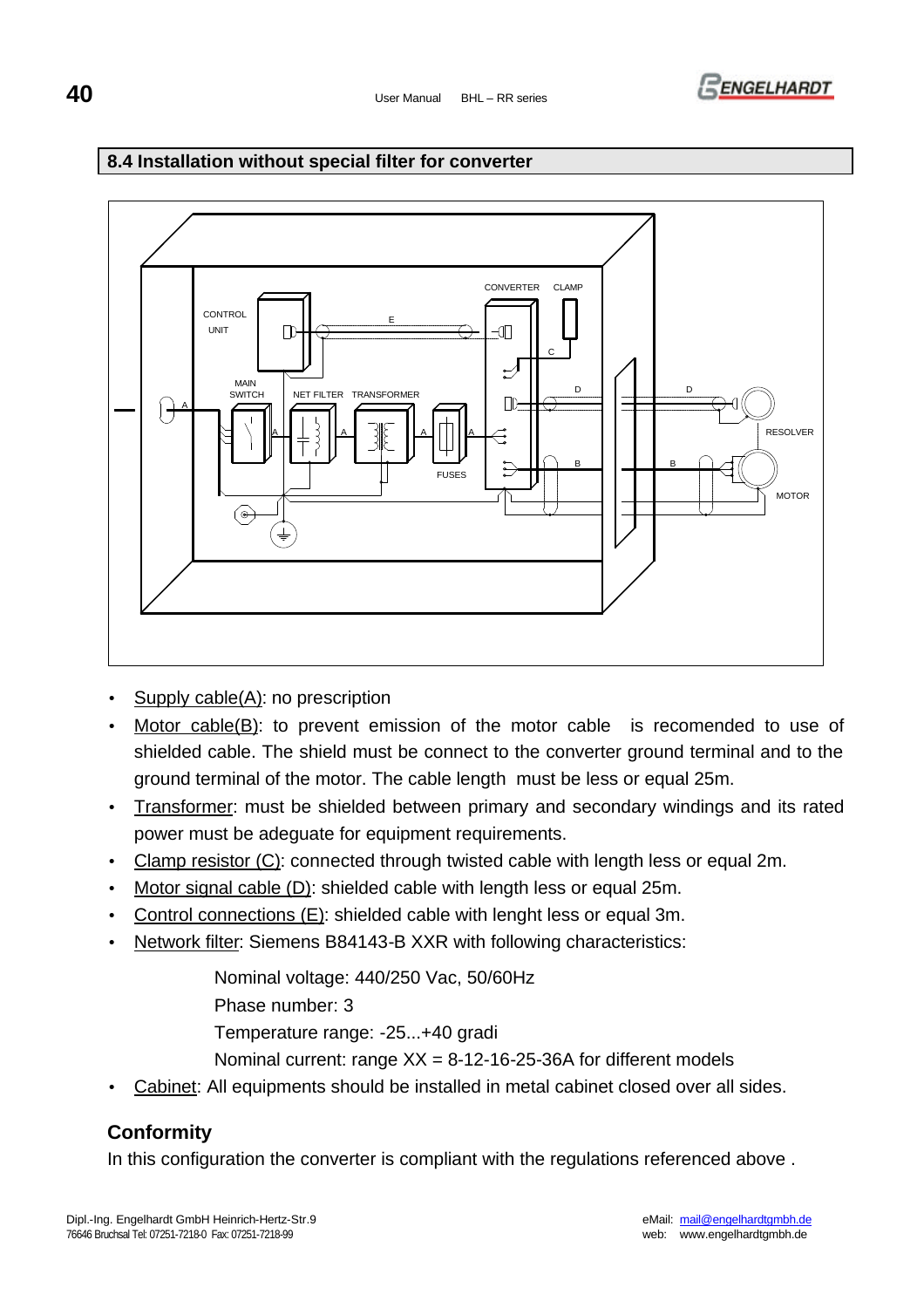

## **8.5 Installation without filters**



- Supply cable(A): no prescription. Install a suppression ferrite KITAGAWA SFC10 (F)
- Motor cable(B): to prevent emission of the motor cable is recomended to use of shielded cable. The shield must be connect to the converter ground terminal and to the ground terminal of the motor. The cable length must be less or equal 25m. Install a suppression ferrite KITAGAWA SFC10 (F)
- Transformer: must be shielded between primary and secondary windings and its rated power must be adeguate for equipment requirements.
- Clamp resistor (C): connected through twisted cable with length less or equal 2m.
- Motor signal cable (D): shielded cable with length less or equal 25m.
- Control connections (E): shielded cable with lenght less or equal 3m.

## **Conformity**

In this configuration the converter is compliant with all the regulation referenced above regarding immunity (EN50082-2).

In this configuration the converter is not compliant to the emission regulation EN55011 (Emission, Generic standard).

In this configuration the converter is compliant to the product specific regulation EN61800-3 for the class "Restricted distribution"and "Second environment".